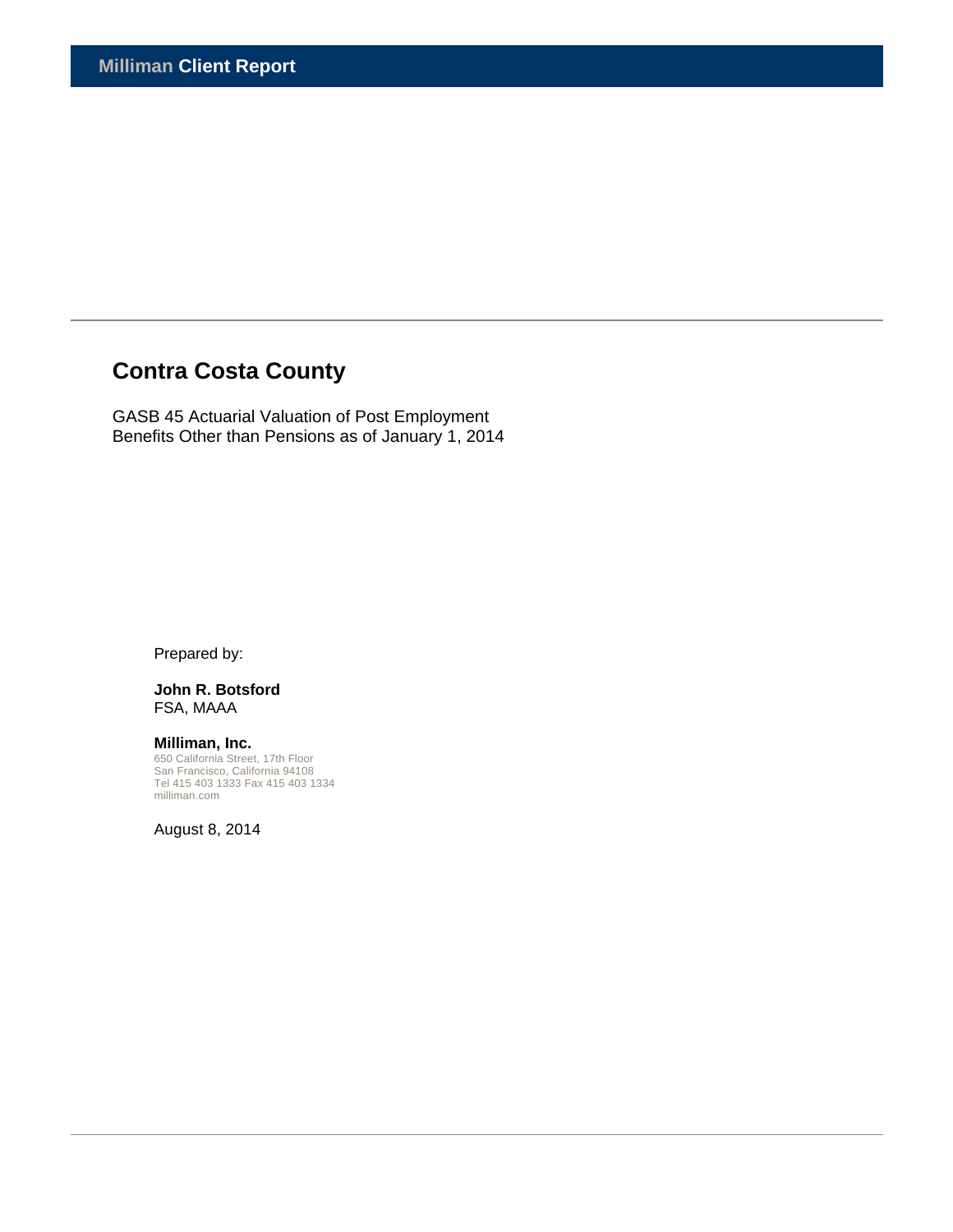

650 California Street, 17th Floor San Francisco, CA 94108-2702 USA

Tel +1 415 403 1333 Fax +1 415 403 1334

milliman.com

August 8, 2014

Contra Costa County 651 Pine Street Martinez, CA 94553

# *Contra Costa County – GASB 45 Actuarial Valuation of Post Employment Benefits as of January 1, 2014*

At the request of the Contra Costa County, we have completed an actuarial valuation of other post employment benefits as of January 1, 2014.

The purpose of this report is to determine the Annual Required Contribution and required financial disclosures under the Governmental Accounting Standards Board Statement No. 45 – *Accounting and Financial Reporting by Employers for Postemployment Benefits Other Than Pensions* (GASB 45). Our determinations reflect the procedures and methods prescribed in GASB 45.

In preparing our report, we relied, without audit, on information (some oral and some in writing) supplied by Contra Costa County's staff. This information includes but not limited to employee census data, financial information and the County's other post employment benefit (OPEB) provisions. While Milliman has not audited the financial and census data, they have been reviewed for reasonableness and are, in our opinion, sufficient and reliable for the purposes of our calculations. If any of this information as summarized in this report is inaccurate or incomplete, the results shown could be materially affected and this report may need to be revised.

All costs, liabilities, rates of interest, and other factors for the County have been determined on the basis of actuarial assumptions and methods which are individually reasonable (taking into account the experience of the County and reasonable expectations); and which, in combination, offer our best estimate of anticipated experience affecting the County. Further, in our opinion, each actuarial assumption used is reasonably related to the experience of the County and to reasonable expectations which, in combination, represent our best estimate of anticipated experience for the County.

This valuation report is only an estimate of the County's other post employment benefit liability as of a single date. It can neither predict the future condition of the County's other post employment benefit liability nor guarantee future financial soundness. Actuarial valuations do not affect the ultimate cost of other post employment benefits, only the timing of County contributions. While the valuation is based on an array of individually reasonable assumptions, other assumption sets may also be reasonable and valuation results based on those assumptions would be different. No one set of assumptions is uniquely correct. Determining results using alternative assumptions is outside the scope of our engagement.

Future actuarial measurements may differ significantly from the current measurements presented in this report due to such factors as the following: County experience differing from that anticipated by the economic or demographic assumptions; changes in economic or demographic assumptions;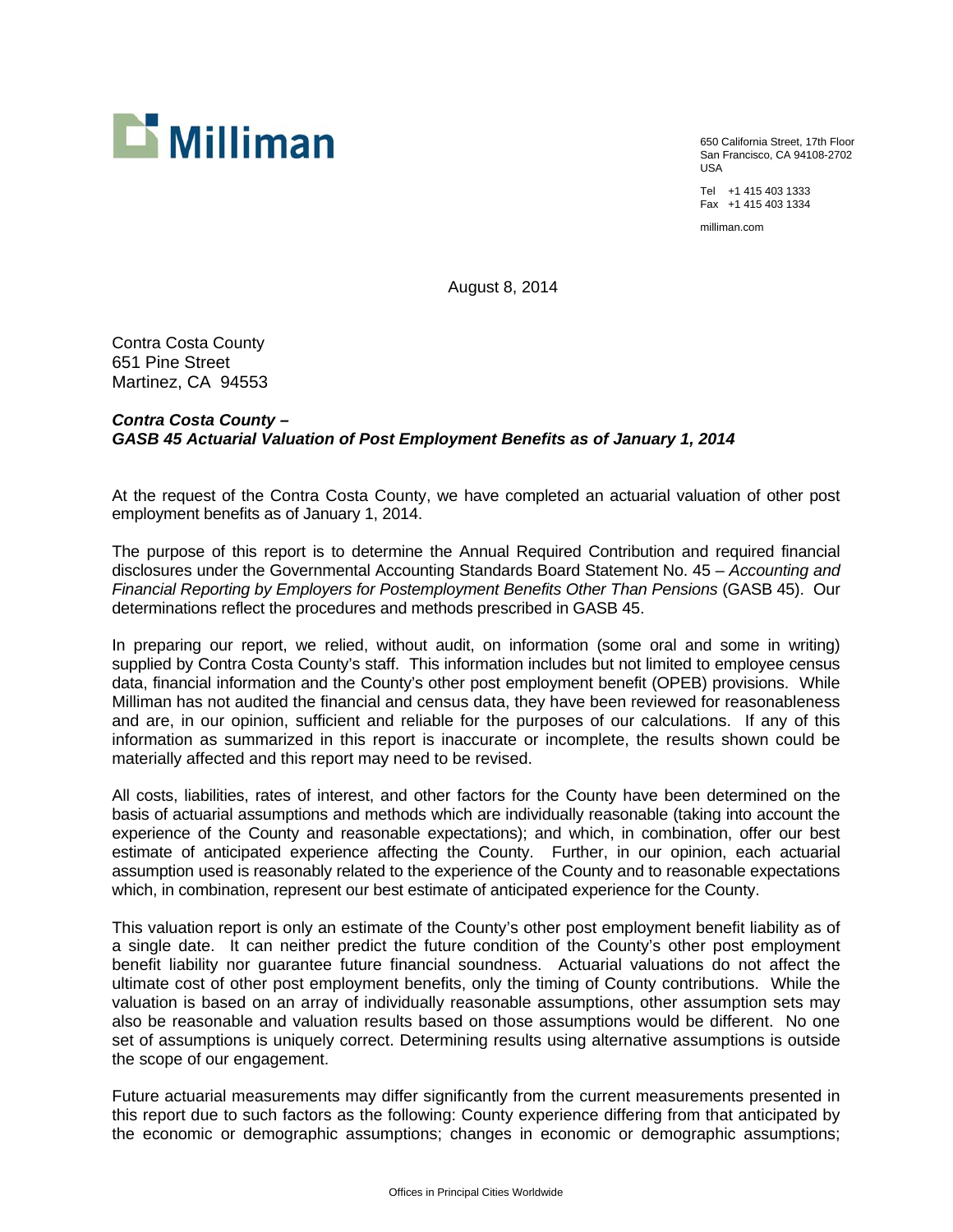Contra Costa County Actuarial Valuation as of January 1, 2014 Page 2

increases or decreases expected as part of the natural operation of the methodology used for these measurements (such as the end of an amortization period); and changes in other post employment benefit provisions or applicable law. Due to the limited scope of our assignment, we did not perform an analysis of the potential range of future measurements. The County has the final decision regarding the appropriateness of the assumptions and actuarial cost methods.

Actuarial computations presented in this report under GASB Statement No. 45 are for purposes of assisting the County in fulfilling its financial accounting requirements. The computations prepared for this purpose may differ as disclosed in our report. The calculations in the enclosed report have been made on a basis consistent with our understanding of the County's funding policy and goals. The calculations in this report have been made on a basis consistent with our understanding of the County's current other post employment benefits described in Appendix A of this report, and of GASB Statement No. 45. Determinations for purposes other than meeting these requirements may be significantly different from the results contained in this report. Accordingly, additional determinations may be needed for other purposes.

Milliman's work is prepared solely for the internal business use of the Contra Costa County. To the extent that Milliman's work is not subject to disclosure under applicable public records laws, Milliman's work may not be provided to third parties without Milliman's prior written consent. Milliman does not intend to benefit or create a legal duty to any third party recipient of its work product. Milliman's consent to release its work product to any third party may be conditioned on the third party signing a Release, subject to the following exceptions:

- a) Contra Costa County may provide a copy of Milliman's work, in its entirety, to the County's professional service advisors who are subject to a duty of confidentiality and who agree to not use Milliman's work for any purpose other than to benefit the County.
- b) Contra Costa County may provide a copy of Milliman's work, in its entirety, to other governmental entities, as required by law.

No third party recipient of Milliman's work product should rely upon Milliman's work product. Such recipients should engage qualified professionals for advice appropriate to their own specific needs.

The consultants who worked on this assignment are actuaries. Milliman's advice is not intended to be a substitute for qualified legal or accounting counsel.

The signing actuary is independent of the County. We are not aware of any relationship that would impair the objectivity of our work.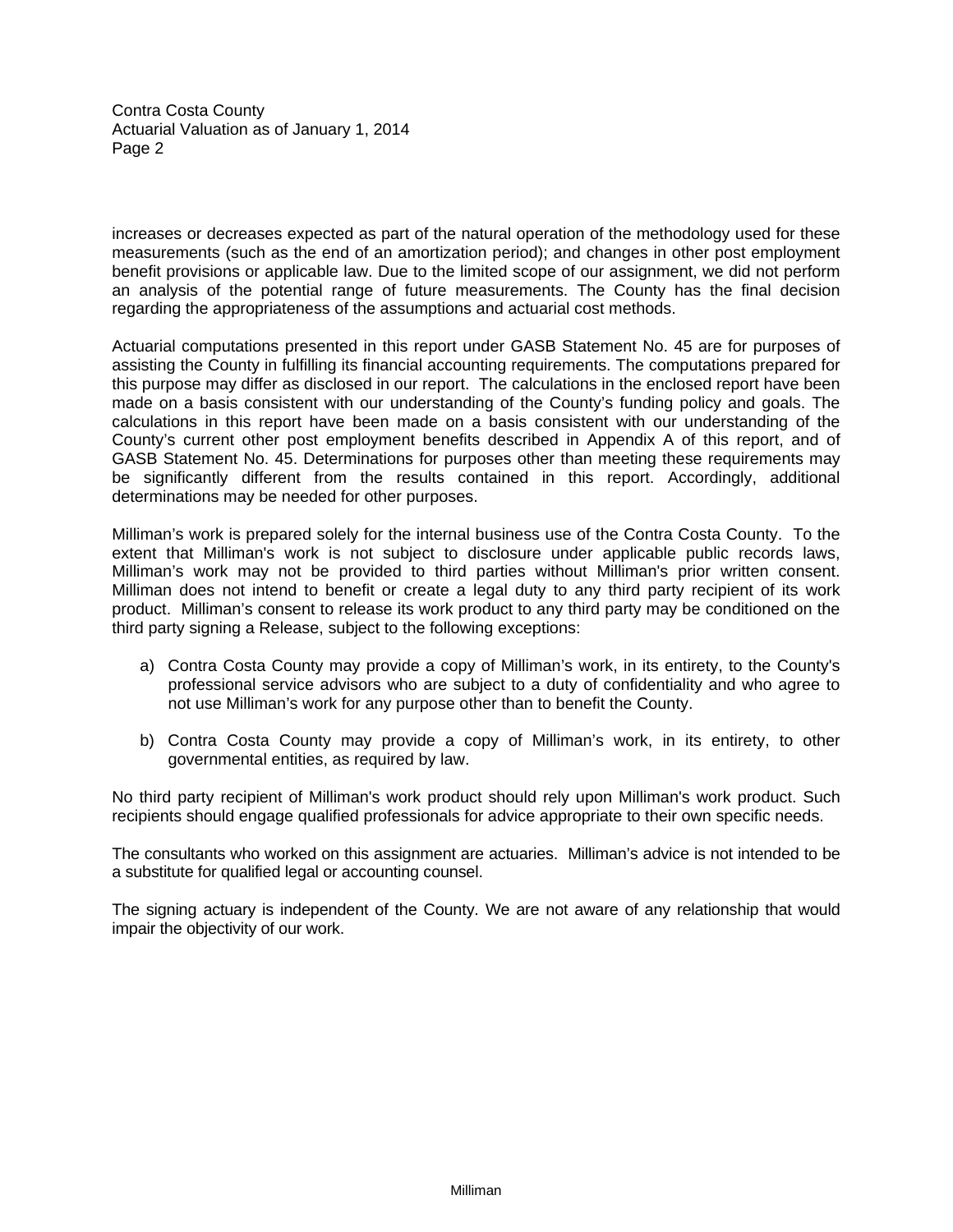Contra Costa County Actuarial Valuation as of January 1, 2014 Page 3

On the basis of the foregoing, we hereby certify that, to the best of our knowledge and belief, the report is complete and accurate and has been prepared in accordance with generally recognized and accepted actuarial principles and practices which are consistent with the applicable Actuarial Standards of Practice of the American Academy of Actuaries. The undersigned is a member of the American Academy of Actuaries and meets the Qualification Standards of the American Academy of Actuaries to render the actuarial opinion contained herein.

Sincerely,

 $R.7$ 

 John R. Botsford, FSA, MAAA Principal and Consulting Actuary

JRB:dyu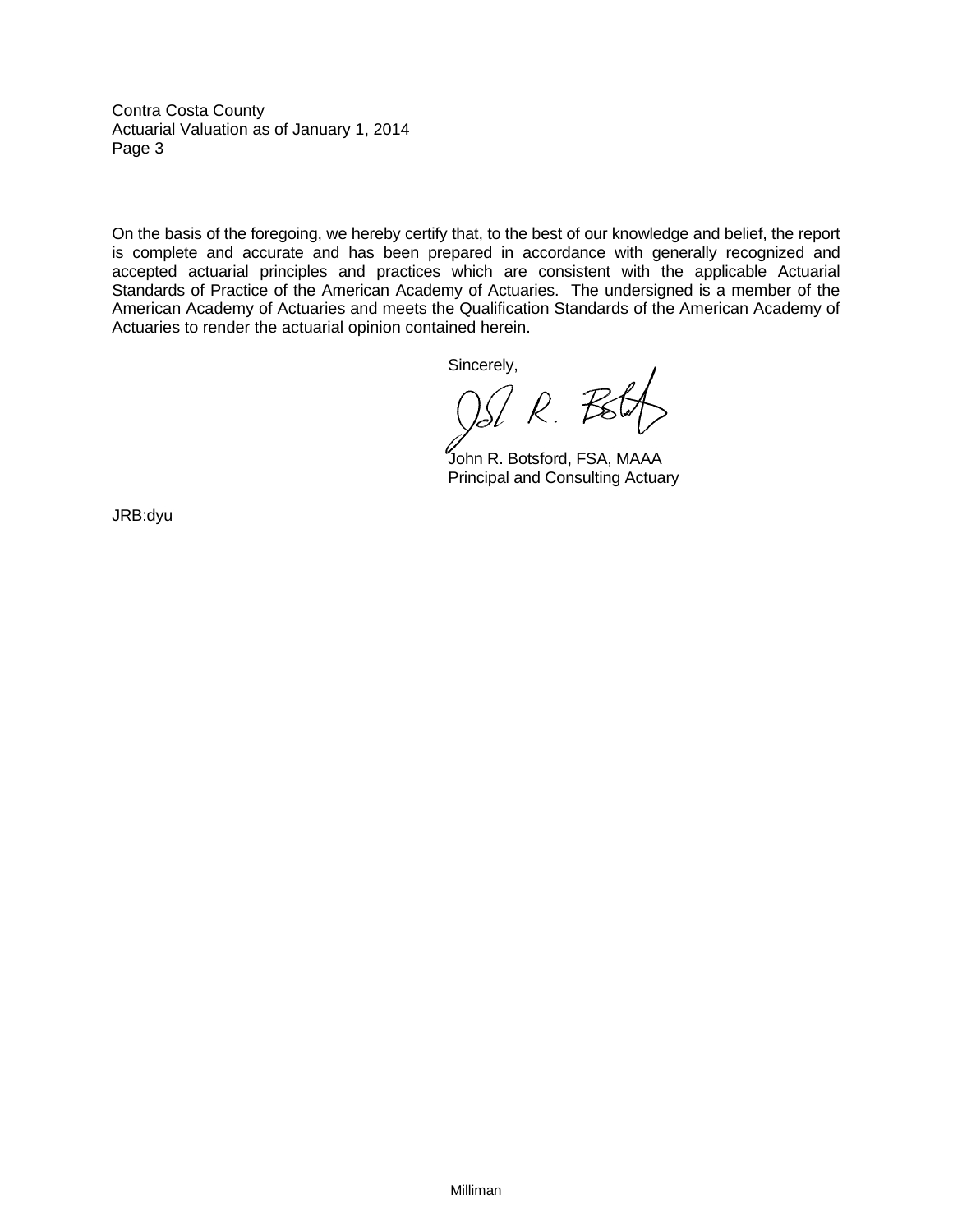# **Milliman Client Report TABLE OF CONTENTS**

# **Section Page**

|      |                   | <b>MANAGEMENT SUMMARY</b>                            |  |
|------|-------------------|------------------------------------------------------|--|
|      |                   |                                                      |  |
|      |                   |                                                      |  |
|      |                   |                                                      |  |
|      |                   |                                                      |  |
|      |                   |                                                      |  |
| Ш    | <b>EXHIBITS</b>   |                                                      |  |
|      | Exhibit 1.        |                                                      |  |
|      | Exhibit 2.        |                                                      |  |
|      | Exhibit 3.        |                                                      |  |
|      | Exhibit 4.        |                                                      |  |
|      | Exhibit 5.        |                                                      |  |
|      | Exhibit 6.        |                                                      |  |
|      | Exhibit 7.        |                                                      |  |
|      | Exhibit 8.        | Valuation Results - Changes from Prior Valuation  11 |  |
| 11 I | <b>ADDENDIACC</b> |                                                      |  |

# **III APPENDICES**

GASB 45 Actuarial Valuation as of January 1, 2014

This work product was prepared solely for the Contra Costa County for the purposes described herein and may not be appropriate to

use for other purposes. Milliman does not intend to benefit and assumes no duty or liability to other parties who receive this work. Milliman recommends that third parties hire their own actuary or other qualified professional when reviewing Milliman work product.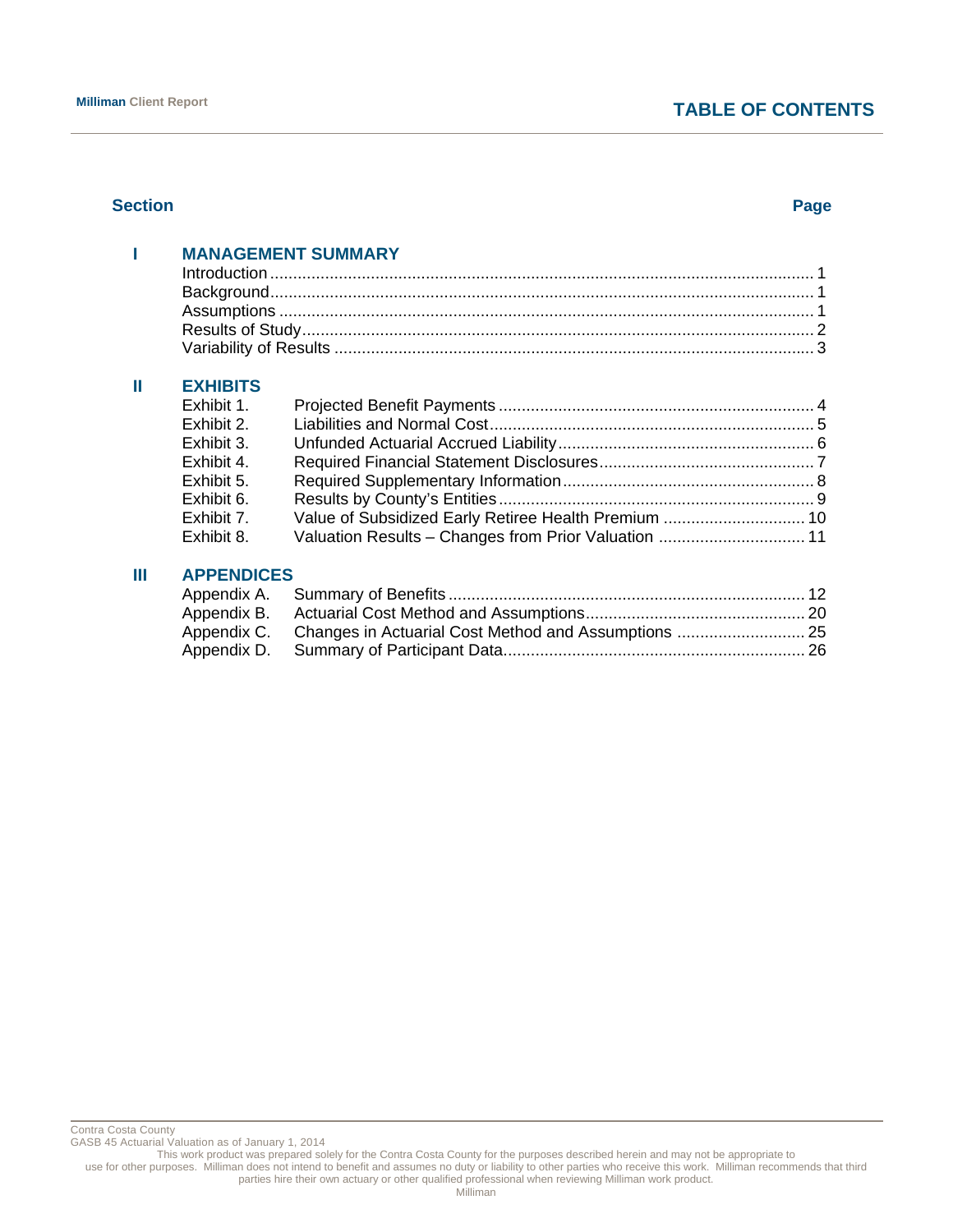# **Introduction**

Milliman, Inc. ("Milliman") has been retained by the Contra Costa County ("County") to provide a GASB 45 actuarial valuation of its other post employment benefits (OPEB). In our valuation we:

- Project expected payouts
- Calculate the present value of total benefits
- Calculate the actuarial accrued liability (present value of benefits attributable to past service)
- Determine the Annual Required Contribution (ARC) and annual OPEB expense under GASB Statement No. 45
- Prepare the financial statement disclosures relating to the funded status of the plan

# **Background**

Currently, employees who retire directly from the County may receive certain retiree health benefits if they meet certain eligibility requirements. The County may contribute an amount toward the cost of retiree health benefits for some retirees consistent with the bargaining agreement between the County and various bargaining units. Appendix A provides a more detailed summary of benefits.

# **Assumptions**

With any valuation of future benefits, assumptions of anticipated future events are required. If actual events differ from the assumptions made, the actual cost of the County's OPEB will vary as well. The following assumptions should be reviewed for appropriateness.

**Discount Rate.** GASB 45 requires that the interest rate used to discount future benefit payments back to the present be based on the expected rate of return on any investments set aside to pay for these benefits. The County's OPEB Irrevocable Trust assets are invested in the Public Agency Retirement Services' Highmark Diversified Portfolio. We have used a discount rate of 5.70% for this valuation. This rate represents a "blended" rate assuming the County partially funds its ARC each year. The County's current funding policy is to fund the pay-as-you-go costs for retirees, plus \$20 million into the OPEB Trust each year. GASB 45 states that the discount rate used to calculate the present value of future benefits be derived based on the Trust's investment policy and the County's funding policy. Based on the Trust's asset allocation, the average return over the next 30 years for assets invested in the Trust is expected to be 6.25%. This would be an appropriate discount rate if the County's annual contribution were equal to the ARC. However, the County is currently funding only a portion of the ARC. Therefore, the discount rate should be a blend between the expected return on assets held in the Trust and the expected return of the County's general fund (we have assumed a long term return of 3.50% for the County's general fund for this purpose). For this valuation we used a blended discount rate of 5.70%.

*Health Cost Trend***.** We have assumed overall health costs of the medical benefits will increase according to the health cost inflation trend derived by using the "Getzen" model developed by the Society of Actuaries. Under the Patient Protection and Affordable Care Act of 2010, a Federal excise tax will apply for high cost health benefits beginning in 2018. A margin to reflect to impact of the excise tax in future years is reflected in the assumed trend.

Contra Costa County

GASB 45 Actuarial Valuation as of January 1, 2014 1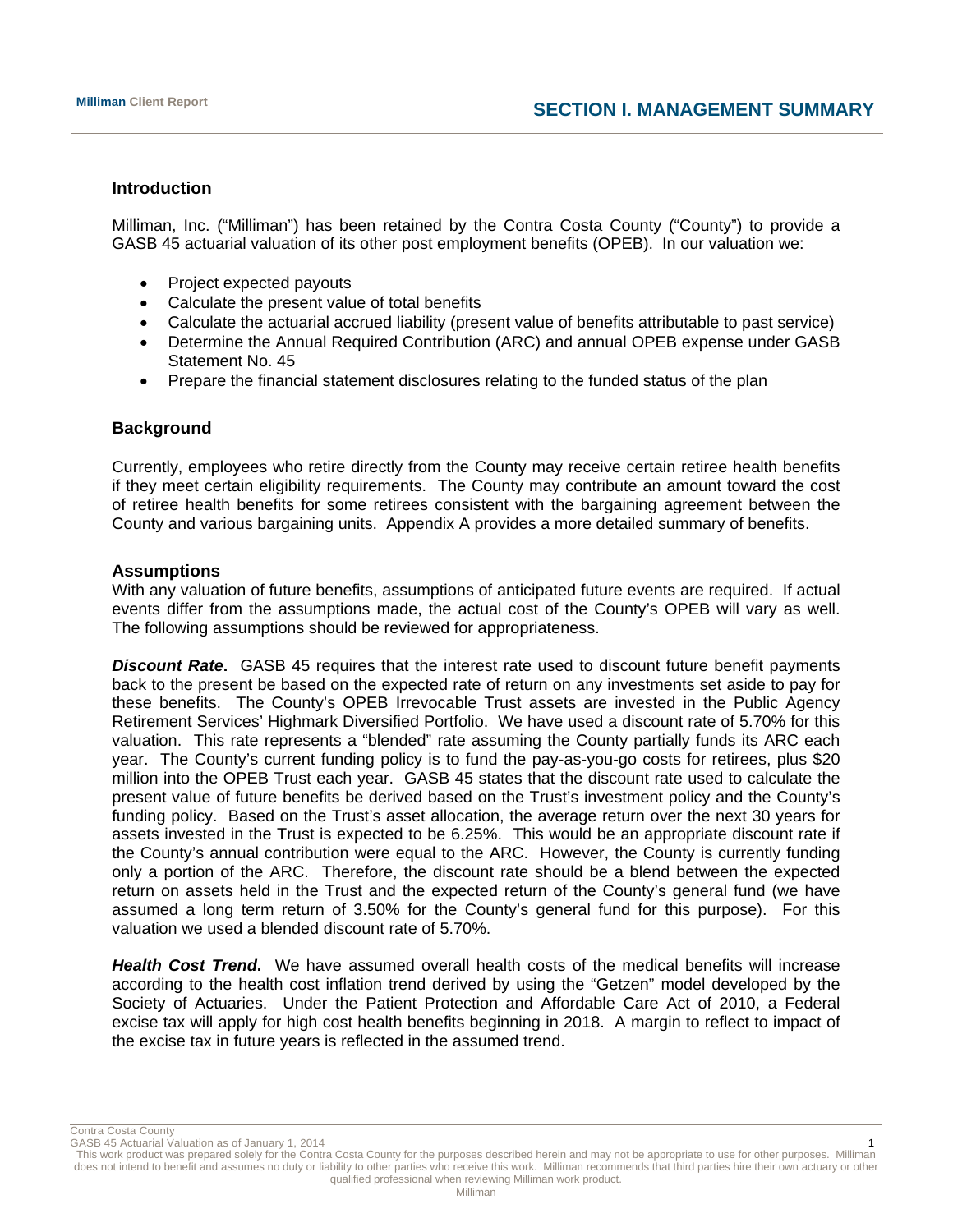*Demographic Rates***.** The assumptions for turnover and retirement used in this valuation are based on the latest pension actuarial report from the Contra Costa County Employees' Retirement Association (CCCERA).

A complete summary of the actuarial assumptions is presented in Appendix B.

# **Results of Study**

The valuation results are summarized in the following exhibit and use the following terms:

The **Present Value of Benefits** is the present value of projected benefits (projected claims less retiree contributions) discounted at the valuation interest rate (5.70%).

The **Actuarial Accrued Liability (AAL)** is the present value of benefits that are attributed to past service only. The portion attributed to future employee service is excluded. For retirees, this is equal to the present value of benefits. For active employees, this is equal to the present value of benefits prorated by service to date over service at the expected retirement age.

The **Normal Cost** is that portion of the County provided benefit attributable to employee service in the current year. Employees are assumed to have an equal portion of the present value of benefits attributed to each year of service from date of hire to expected retirement age.

The **Annual Required Contribution (ARC)** is equal to the Normal Cost plus an amount to amortize the unfunded AAL as a level dollar amount over a period of 30 years on a "closed" basis starting January 1, 2008. There are 24 years remaining as of January 1, 2014.

|                                      | <b>January 1, 2014</b> | January 1, 2012 *   |
|--------------------------------------|------------------------|---------------------|
|                                      |                        |                     |
| <b>Active Employees</b>              | 8,089                  | 7,720               |
| Retirees                             | 6,206                  | 5,941               |
| <b>Total Participants</b>            | 14,295                 | 13,661              |
| <b>Present Value of Benefits</b>     | \$<br>1,193,162,000    | n/a                 |
| <b>Actuarial Accrued Liability</b>   | \$<br>923,848,000      | \$<br>1,034,125,000 |
| Assets                               | 129,426,000            | 65,491,000          |
| Unfunded Actuarial Accrued Liability | \$<br>794,422,000      | \$<br>968,634,000   |
| Normal Cost as of valuation date     | \$<br>27,882,000       | \$<br>27,523,000    |
| Annual Required Contribution (ARC)   | \$<br>88,538,000       | \$<br>59,811,000    |

\* *Reported in prior actuary's actuarial valuation report as of January 1, 2012*.

Contra Costa County

GASB 45 Actuarial Valuation as of January 1, 2014 2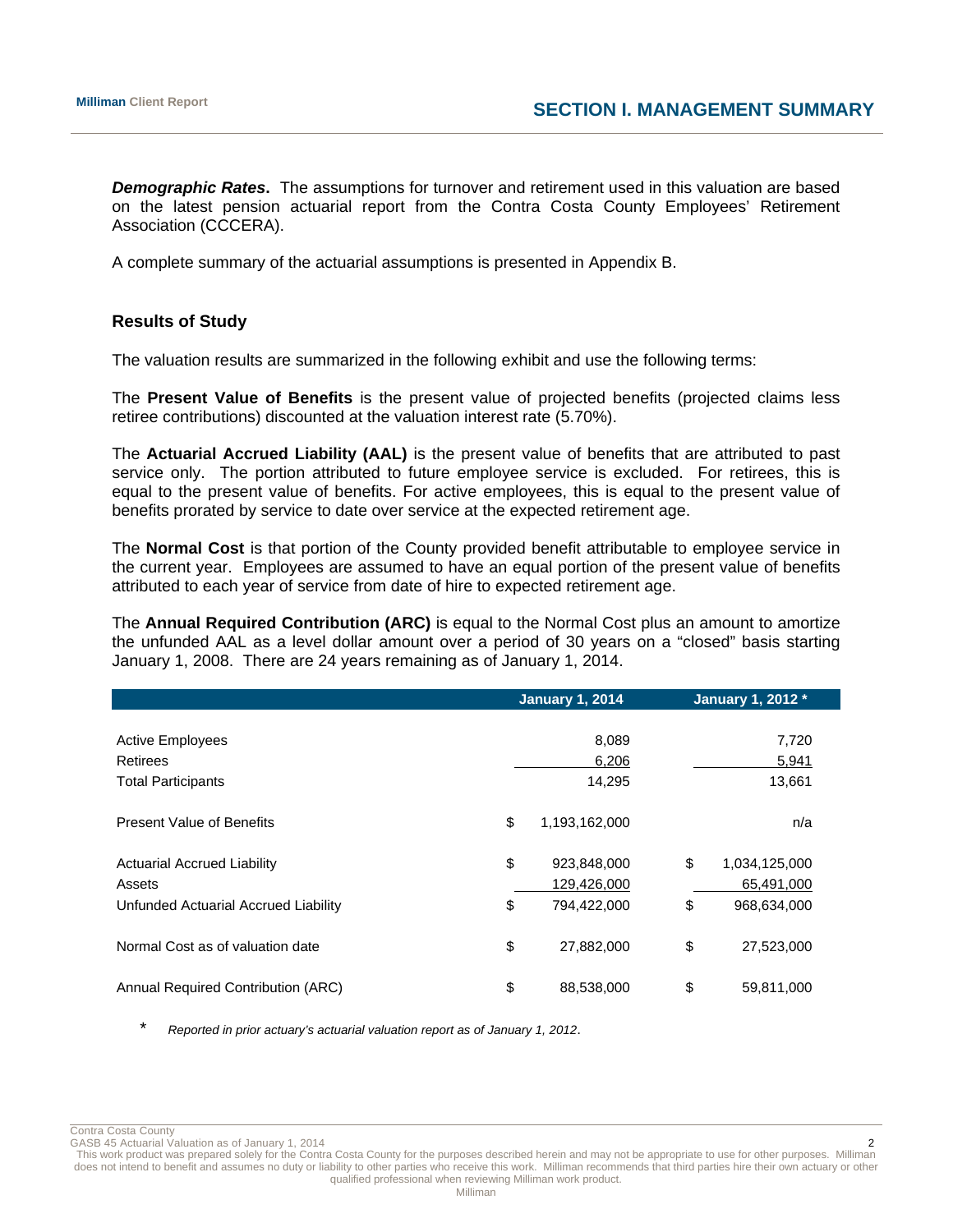# **Variability of Results**

The results contained in this report represent our best estimates. However, variation from these or any other estimates of future retiree medical costs is not only possible but probable. Actual future costs may vary significantly from estimates in this report.

Contra Costa County

GASB 45 Actuarial Valuation as of January 1, 2014 3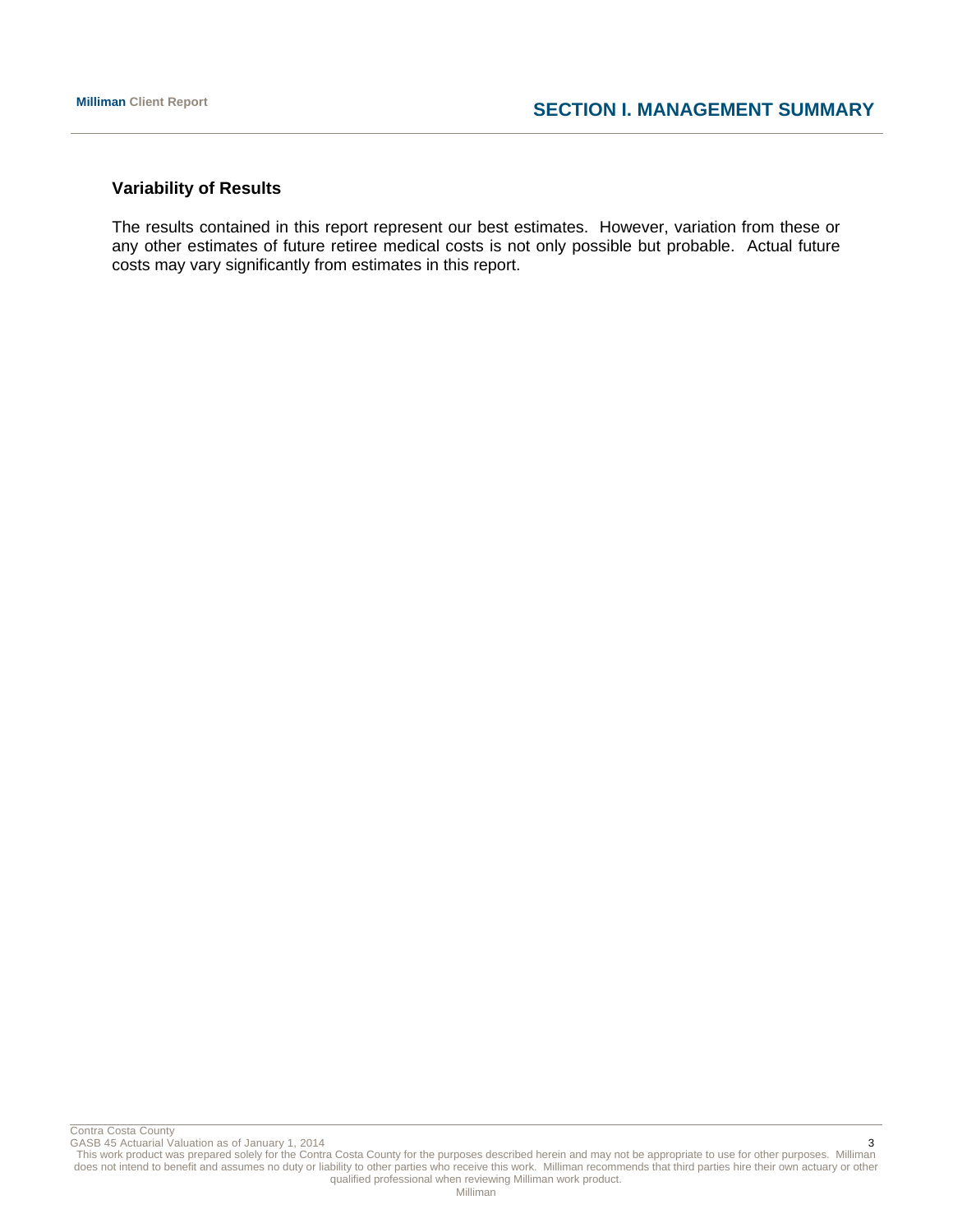# **Exhibit 1. Projected Benefit Payments**

The table below illustrates the projected annual County costs of providing retiree health benefits. The projections only consider the closed group of existing employees and retirees.

|      | <b>Explicit County Subsidy</b> |                 | <b>Implicit Rate Subsidy</b> |                 |              |
|------|--------------------------------|-----------------|------------------------------|-----------------|--------------|
|      | <b>Current</b>                 | <b>Future</b>   | <b>Current</b>               | <b>Future</b>   |              |
| Year | <b>Retirees</b>                | <b>Retirees</b> | <b>Retirees</b>              | <b>Retirees</b> | <b>Total</b> |
|      |                                |                 |                              |                 |              |
| 2014 | \$44,183,000                   | \$1,670,000     | \$8,165,000                  | \$421,000       | \$54,439,000 |
| 2015 | 42,272,000                     | 4,814,000       | 7,773,000                    | 1,322,000       | 56,181,000   |
| 2016 | 41,130,000                     | 7,858,000       | 7,241,000                    | 2,208,000       | 58,437,000   |
| 2017 | 40,287,000                     | 10,823,000      | 7,115,000                    | 3,123,000       | 61,348,000   |
| 2018 | 39,286,000                     | 13,610,000      | 6,647,000                    | 4,087,000       | 63,630,000   |
| 2019 | 38,393,000                     | 16,224,000      | 6,317,000                    | 5,091,000       | 66,025,000   |
| 2020 | 37,704,000                     | 18,676,000      | 6,202,000                    | 6,022,000       | 68,604,000   |
| 2021 | 36,871,000                     | 20,971,000      | 5,835,000                    | 6,916,000       | 70,593,000   |
| 2022 | 35,933,000                     | 23,137,000      | 5,526,000                    | 7,849,000       | 72,445,000   |
| 2023 | 34,966,000                     | 25,430,000      | 5,061,000                    | 8,954,000       | 74,411,000   |
| 2024 | 34,069,000                     | 27,706,000      | 4,850,000                    | 10,069,000      | 76,694,000   |
| 2025 | 32,992,000                     | 29,955,000      | 4,474,000                    | 11,314,000      | 78,735,000   |
| 2026 | 31,809,000                     | 32,031,000      | 4,143,000                    | 12,236,000      | 80,219,000   |
| 2027 | 30,632,000                     | 34,077,000      | 3,675,000                    | 13,142,000      | 81,526,000   |
| 2028 | 29,409,000                     | 35,896,000      | 3,195,000                    | 13,731,000      | 82,231,000   |
| 2029 | 28,262,000                     | 37,697,000      | 2,771,000                    | 14,201,000      | 82,931,000   |
| 2030 | 27,245,000                     | 39,416,000      | 2,510,000                    | 14,942,000      | 84,113,000   |
| 2031 | 26,189,000                     | 40,828,000      | 2,282,000                    | 15,129,000      | 84,428,000   |
| 2032 | 25,046,000                     | 42,208,000      | 2,023,000                    | 15,178,000      | 84,455,000   |
| 2033 | 23,994,000                     | 43,547,000      | 1,888,000                    | 15,707,000      | 85,136,000   |
| 2034 | 22,949,000                     | 44,562,000      | 1,695,000                    | 15,945,000      | 85,151,000   |
| 2035 | 21,972,000                     | 45,617,000      | 1,503,000                    | 15,725,000      | 84,817,000   |
| 2036 | 20,912,000                     | 46,737,000      | 1,131,000                    | 16,102,000      | 84,882,000   |
| 2037 | 19,922,000                     | 47,416,000      | 977,000                      | 16,524,000      | 84,839,000   |
| 2038 | 18,977,000                     | 48,103,000      | 873,000                      | 16,662,000      | 84,615,000   |
| 2039 | 17,991,000                     | 48,610,000      | 762,000                      | 16,564,000      | 83,927,000   |
| 2040 | 17,030,000                     | 48,765,000      | 695,000                      | 16,397,000      | 82,887,000   |
| 2041 | 16,052,000                     | 48,768,000      | 548,000                      | 16,237,000      | 81,605,000   |
| 2042 | 15,039,000                     | 48,575,000      | 409,000                      | 15,784,000      | 79,807,000   |
| 2043 | 14,107,000                     | 48,343,000      | 354,000                      | 15,466,000      | 78,270,000   |

Contra Costa County

GASB 45 Actuarial Valuation as of January 1, 2014 4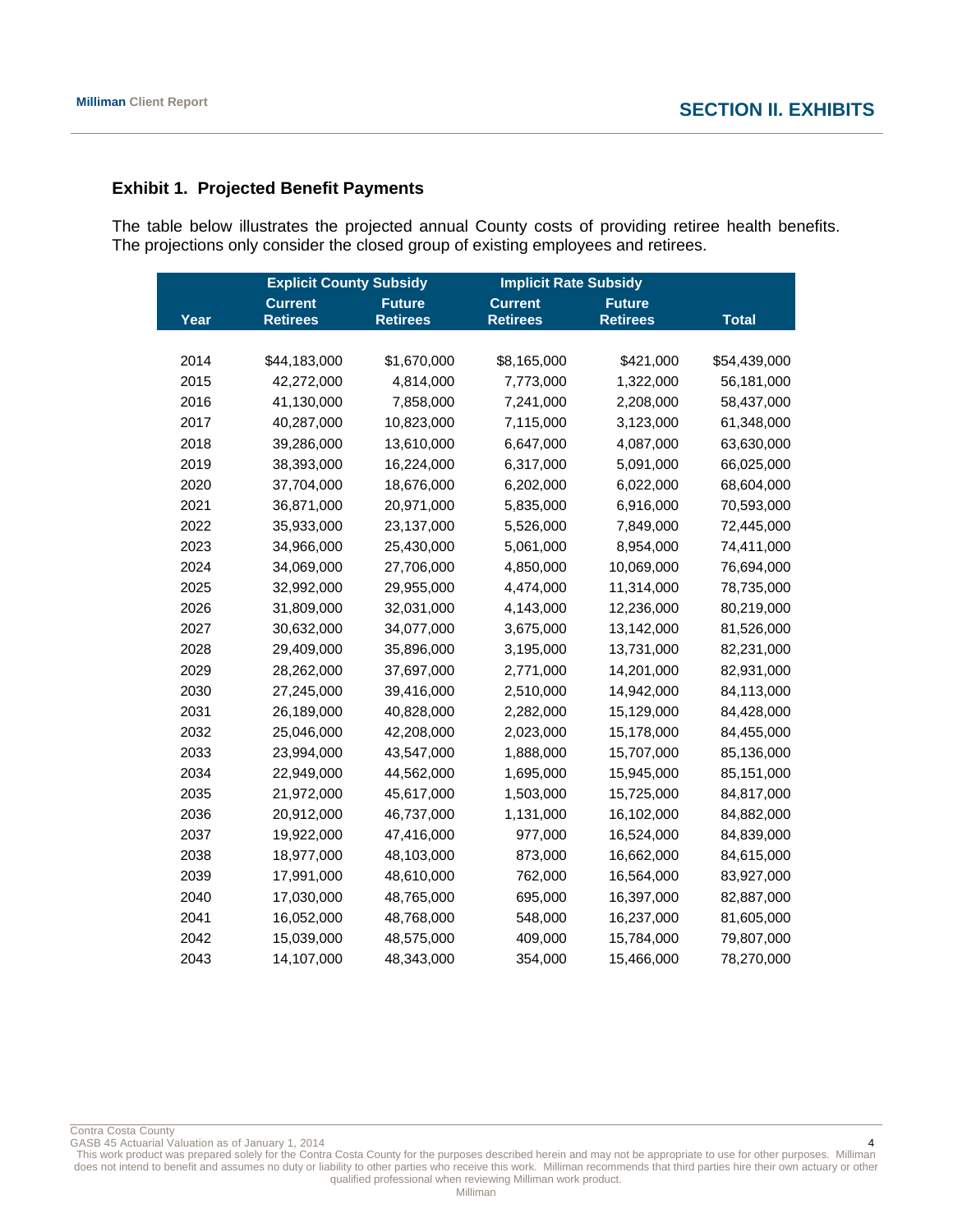# **Exhibit 2. Liabilities and Normal Cost**

The **Present Value of Benefits** is the actuarial present value of benefits expected to be paid for all eligible retirees and covered employees.

The **Actuarial Accrued Liability (AAL)** is the actuarial present value of benefits attributed to employee service rendered prior to the valuation date. The AAL equals the present value of benefits multiplied by a fraction equal to service to date over service at expected retirement.

The **Normal Cost** is the actuarial present value of benefits attributed to one year of service. This equals the present value of benefits divided by service at expected retirement. Since retirees are not accruing any more service, their normal cost is zero.

| <b>January 1, 2014</b> |               |    | <b>January 1, 2012</b> |
|------------------------|---------------|----|------------------------|
|                        |               |    |                        |
|                        |               |    |                        |
| \$                     | 625,243,000   |    | n/a                    |
|                        | 567,919,000   |    | n/a                    |
| \$                     | 1,193,162,000 |    | n/a                    |
|                        |               |    |                        |
|                        |               |    |                        |
| \$                     | 355,929,000   | \$ | 437,344,000            |
|                        | 567,919,000   |    | 596,781,000            |
| \$                     | 923,848,000   | \$ | 1,034,125,000          |
|                        |               |    |                        |
| \$                     | 27,882,000    | \$ | 27,523,000             |
|                        |               |    |                        |

Contra Costa County<br>GASB 45 Actuarial Valuation as of January 1, 2014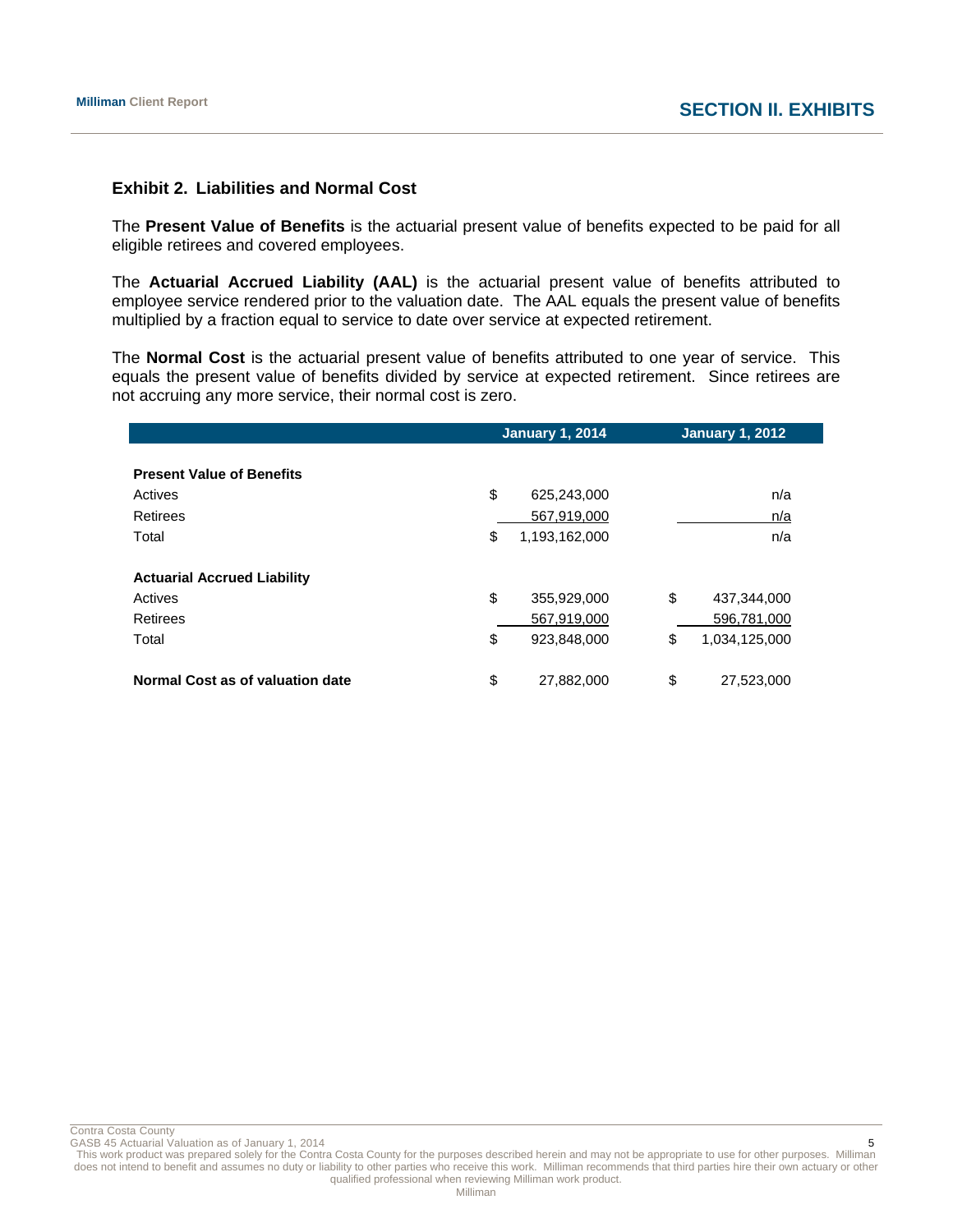**January 1, 2014** 

# **Exhibit 3. Unfunded Actuarial Accrued Liability**

The Unfunded Actuarial Accrued Liability (UAAL) is the actuarial liability offset by any assets setaside to provide retiree health benefits. This is equal to the value of the retiree health benefits accrued to date that has not been funded. The amortization of UAAL shown in the exhibit below is based on a level dollar amount over a period of 30 years on a closed basis from January 1, 2008. There are 24 years remaining as of the valuation date of January 1, 2014.

|                                                    | Jaliualy 1, 2014  |
|----------------------------------------------------|-------------------|
|                                                    |                   |
| <b>Unfunded Actuarial Accrued Liability (UAAL)</b> |                   |
| <b>Actuarial Accrued Liability</b>                 | \$<br>923,848,000 |
| Reserve Fund                                       | 129,426,000       |
| Unfunded Actuarial Accrued Liability               | \$<br>794,422,000 |
| <b>Funded Percentage</b>                           | 14.0%             |
|                                                    |                   |
| <b>Amortization of UAAL for ARC</b>                |                   |
| UAAL                                               | \$<br>794,422,000 |
| Amortization Period                                | 24 years          |
| Level Dollar Amortization Factor                   | 13.6416           |
| Amortization Amount - January 1, 2014              | \$<br>58,235,000  |
| Interest to June 30, 2014                          | 1,637,000         |
| Amortization Amount - June 30, 2014                | \$<br>59,872,000  |

Contra Costa County

GASB 45 Actuarial Valuation as of January 1, 2014 **6 6**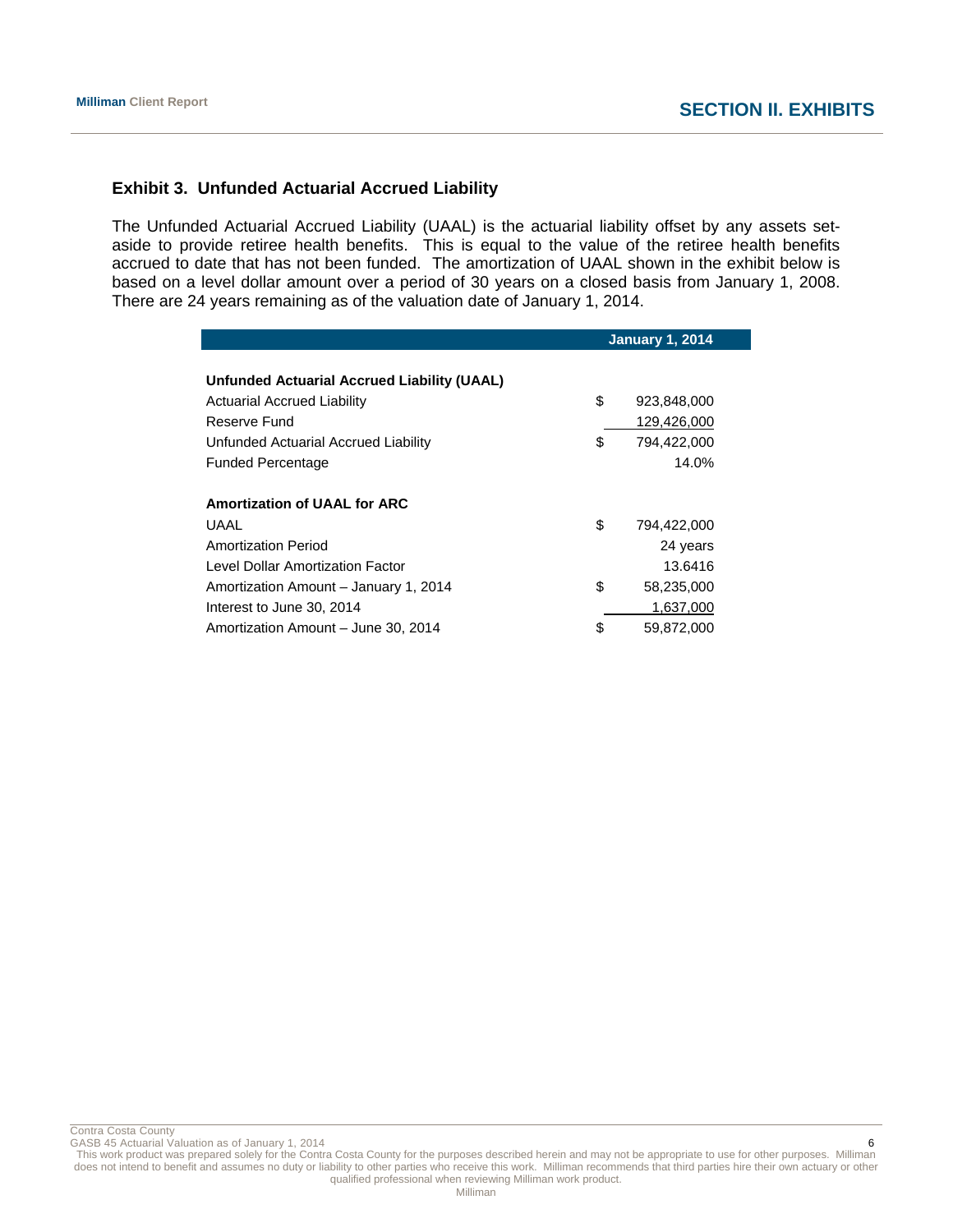# **Exhibit 4. Required Financial Statement Disclosures**

The following table shows the calculation of the Annual Required Contribution and Net OPEB Obligation.

|                                                      | <b>June 30, 2014</b> |    | <b>June 30, 2013</b> |
|------------------------------------------------------|----------------------|----|----------------------|
|                                                      |                      |    |                      |
| <b>Determination of Annual Required Contribution</b> |                      |    |                      |
| Normal Cost at Fiscal Year End                       | \$<br>28,666,000     | \$ | 27,493,000           |
| Amortization of UAAL                                 | 59,872,000           |    | 72,242,000           |
| Annual Required Contribution (ARC)                   | \$<br>88,538,000     | \$ | 99,735,000           |
| Determination of Net OPEB Obligation                 |                      |    |                      |
| <b>Annual Required Contribution</b>                  | \$<br>88,538,000     | \$ | 99,735,000           |
| Interest on Prior Year Net OPEB Obligation           | 27,839,000           |    | 29,801,000           |
| Adjustment to ARC                                    | (35,802,000)         |    | (35,756,000)         |
| Annual OPEB Cost                                     | \$<br>80,575,000     | \$ | 93,780,000           |
| <b>County Contributions Made</b>                     | $(76, 645, 000)^*$   |    | (76, 921, 000)       |
| Increase in Net OPEB Obligation                      | \$<br>3,930,000      | \$ | 16,859,000           |
| Net OPEB Obligation – Beginning of Year              | \$<br>488,397,000    | \$ | 471,538,000          |
| Net OPEB Obligation – End of Year                    | \$<br>492,327,000    | \$ | 488,397,000          |

 This amount is equal to the actual contributions the County made to the OPEB Trust during the fiscal year ending June 30, 2014, (\$19,373,000) plus the portion of retiree premiums paid by the County, including the value of the implicit rate subsidy, during the fiscal year (\$57,272,000).

The following table shows the annual OPEB cost and net OPEB obligation for the prior years.

| <b>Fiscal</b><br><b>Year Ended</b> |    | Annual<br><b>OPEB Cost</b> | Percentage Of<br><b>OPEB Cost</b><br><b>Contributed</b> | <b>Net OPEB</b><br><b>Obligation</b> |  |  |
|------------------------------------|----|----------------------------|---------------------------------------------------------|--------------------------------------|--|--|
| 06/30/2012                         | S  | 94,630,000                 | 74.7%                                                   | \$<br>471,538,000                    |  |  |
| 06/30/2013                         | \$ | 93,780,000                 | 82.0%                                                   | \$<br>488,397,000                    |  |  |
| 06/30/2014                         | \$ | 80,575,000                 | 95.1%                                                   | 492,327,000                          |  |  |

**Funded Status and Funding Progress.** As of January 1, 2014, the most recent actuarial valuation date, the County's OPEB was 14.0% funded. The actuarial accrued liability for benefits was \$924 million, and the actuarial value of assets was \$129 million, resulting in an unfunded actuarial accrued liability of \$794 million.

Contra Costa County<br>GASB 45 Actuarial Valuation as of January 1, 2014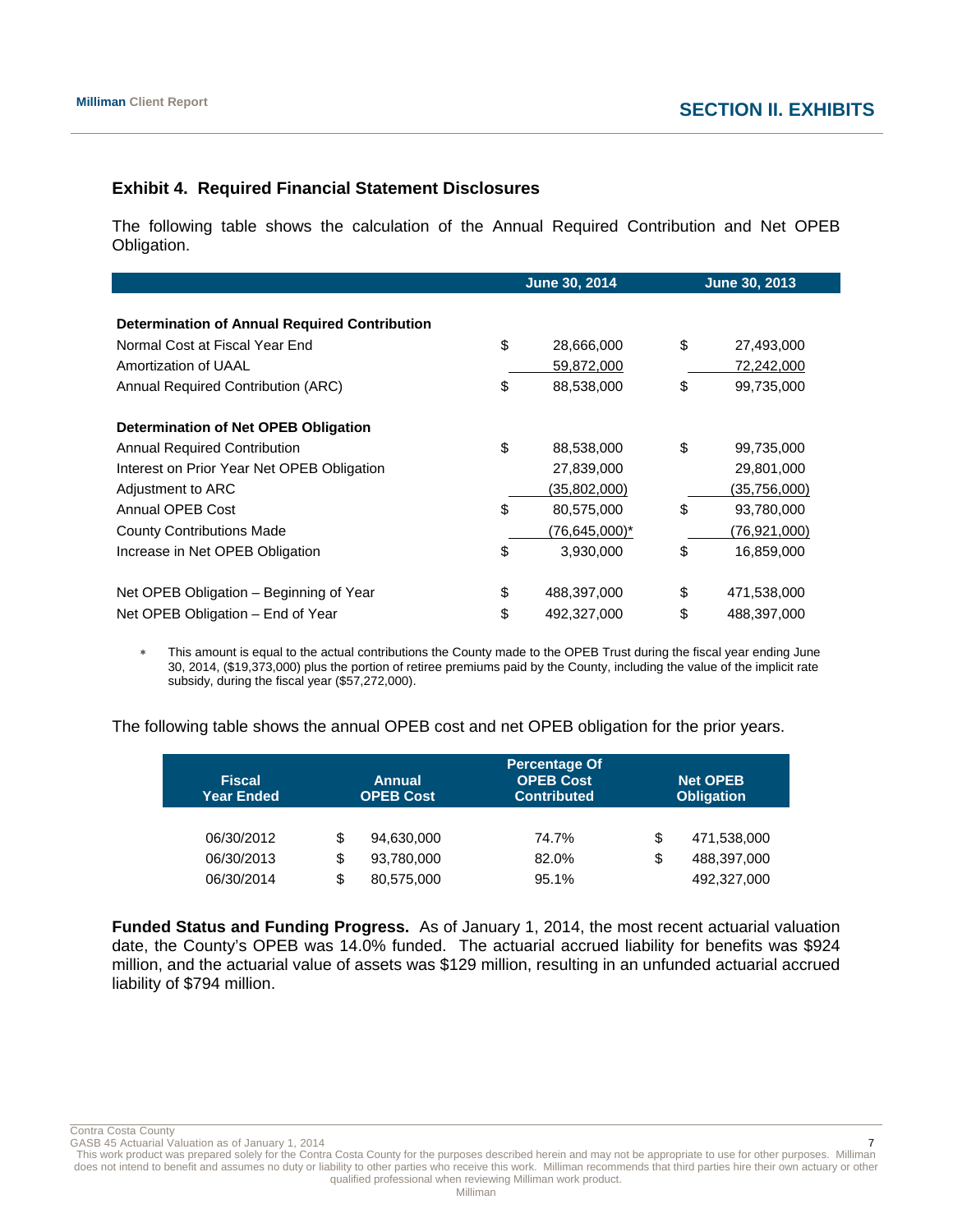# **Exhibit 5. Required Supplementary Information**

The following table shows a schedule of Funding Progress required under GASB 45.

| (Figures in millions)                               |    |                                                      |            |       |             |       |                               |                                  |     |                                           |  |
|-----------------------------------------------------|----|------------------------------------------------------|------------|-------|-------------|-------|-------------------------------|----------------------------------|-----|-------------------------------------------|--|
| <b>Actuarial</b><br><b>Valuation</b><br><b>Date</b> |    | <b>Actuarial</b><br><b>Value of</b><br><b>Assets</b> | <b>AAL</b> |       | <b>UAAL</b> |       | <b>Funded</b><br><b>Ratio</b> | <b>Covered</b><br><b>Payroll</b> |     | UAAL as %<br>of Covered<br><b>Payroll</b> |  |
| 01/01/2010*                                         | \$ | 41                                                   |            | 1.047 | S           | 1.006 | $3.9\%$                       | \$                               | 604 | 166.3%                                    |  |
| 01/01/2012*                                         |    | 65                                                   |            | 1.034 |             | 969   | 6.3%                          |                                  | 624 | 155.3%                                    |  |
| 01/01/2014                                          |    | 129                                                  |            | 924   |             | 794   | 14.0%                         |                                  | 614 | 126.2%                                    |  |

\* *Figures taken from Contra Costa County's CAFR as of June 30, 2013, due to rounding figures may not add up.*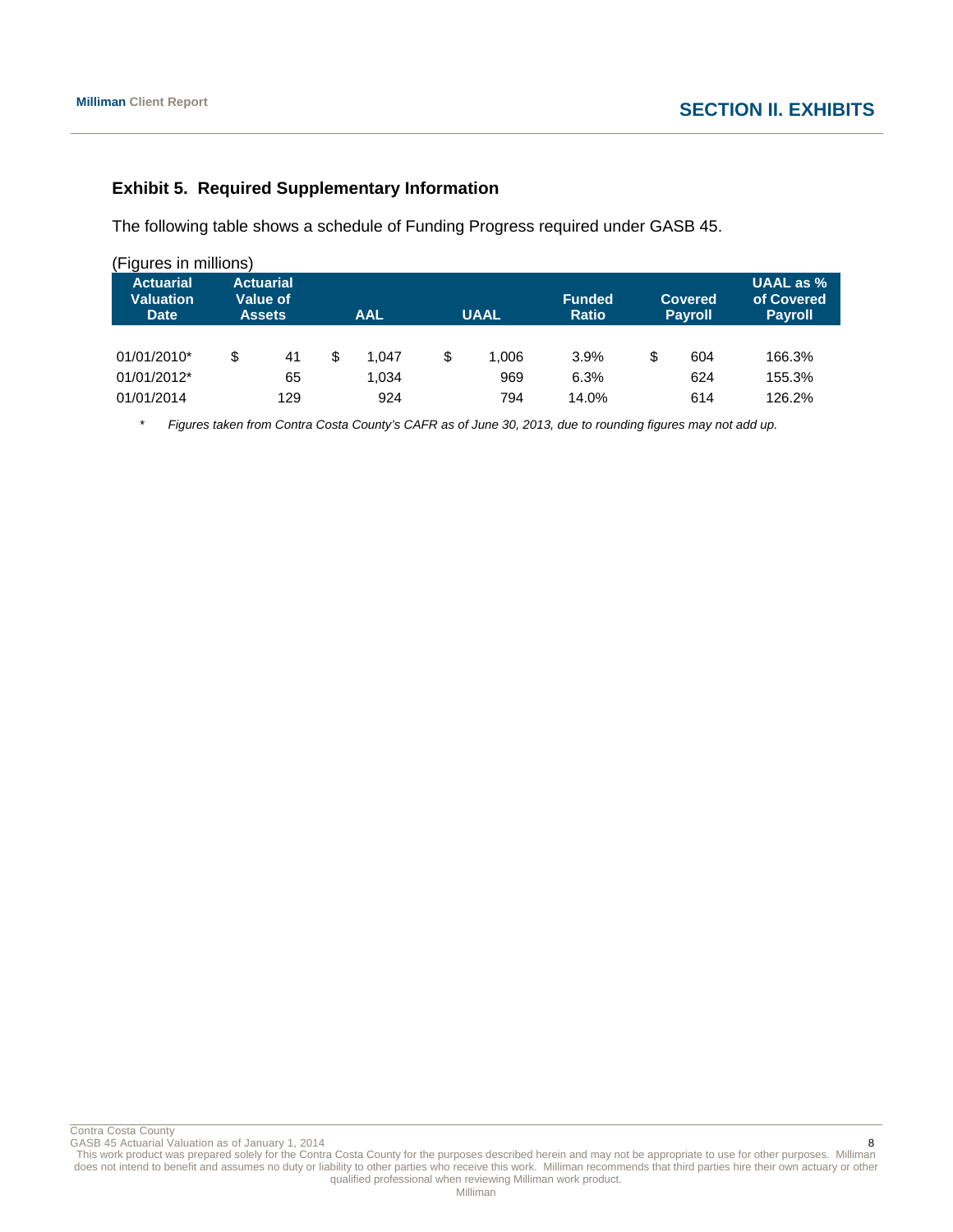# **Exhibit 6. Results by County's Entities**

The following table shows the breakdown of valuation results by various entities within the County.

| <b>ENTITY</b>                |    | <b>AAL</b>  |  |    | $NC-1$     | ARC <sup>2</sup> |  |  |
|------------------------------|----|-------------|--|----|------------|------------------|--|--|
|                              |    |             |  |    |            |                  |  |  |
| Safety Non-Fire              | \$ | 203,145,000 |  | \$ | 5,984,000  | \$<br>19,149,000 |  |  |
| <b>CCC Fire</b>              |    | 116,651,000 |  |    | 2,914,000  | 10,474,000       |  |  |
| Hospital                     |    | 179,966,000 |  |    | 7,503,000  | 19,166,000       |  |  |
| <b>CCHP</b>                  |    | 7,105,000   |  |    | 349,000    | 809,000          |  |  |
| Airport                      |    | 2,329,000   |  |    | 26,000     | 177,000          |  |  |
| <b>CCC Retirement System</b> |    | 2,971,000   |  |    | 118,000    | 311,000          |  |  |
| All Other CCC Departments    |    | 411,681,000 |  |    | 11,772,000 | 38,452,000       |  |  |
| Total                        | \$ | 923,848,000 |  | \$ | 28,666,000 | \$<br>88,538,000 |  |  |

<sup>1.</sup> Normal Cost includes interest to June 30, 2014.

2. We allocated the assets used to calculate the Annual Required Contribution for each entity based on their AAL relative to the total AAL.

Contra Costa County

GASB 45 Actuarial Valuation as of January 1, 2014 9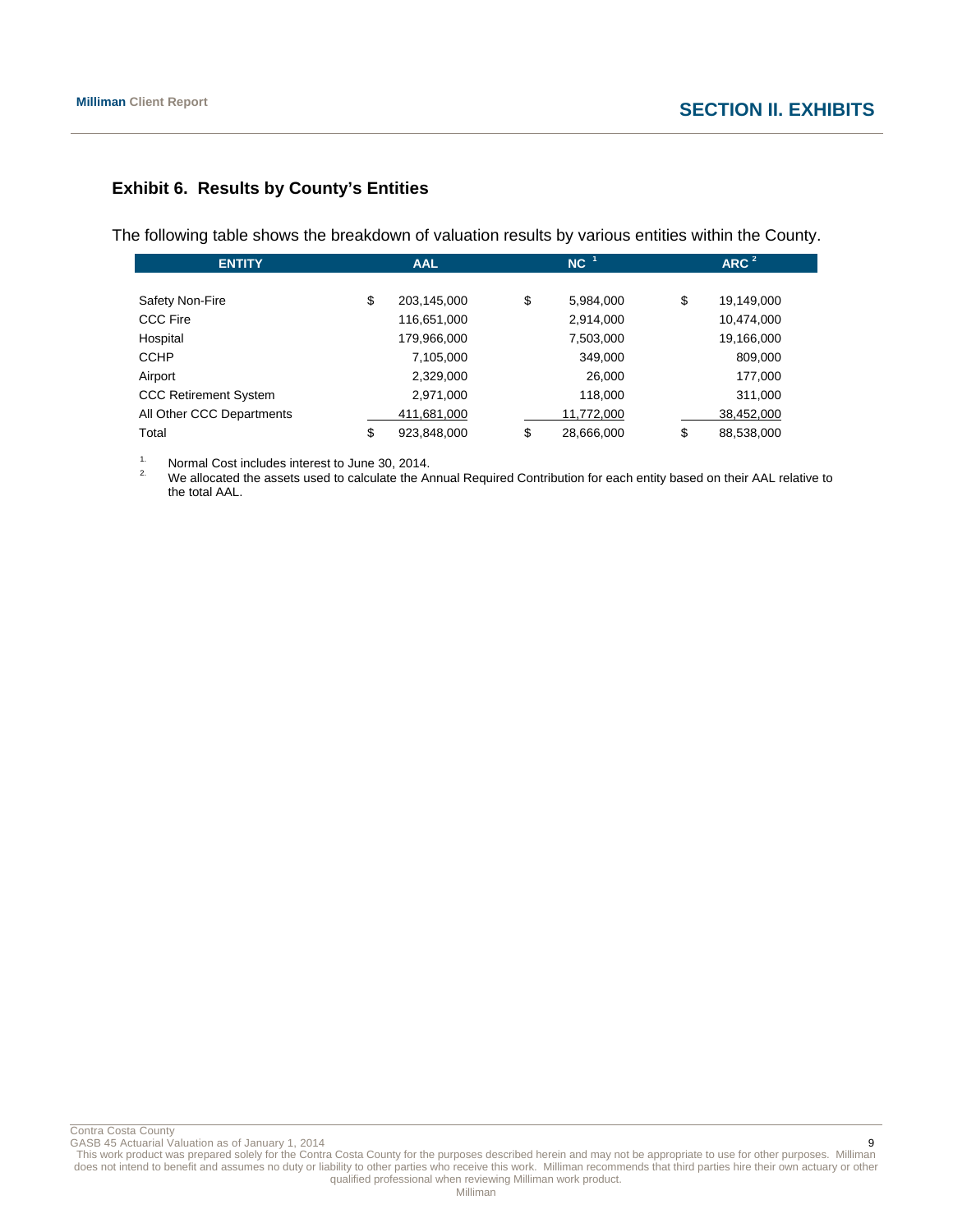# **Exhibit 7. Value of Subsidized Early Retiree Health Premium**

Currently, the County charges early retirees not yet eligible for Medicare a health premium based on the claims experience of both actives and retirees. Since health claims costs generally increase with age, retiree health premiums would be significantly higher if they were determined without regard to active claims experience. GASB 45 requires that the portion of age-adjusted expected retiree health claims costs that exceed the carrier premiums (known as an "implicit rate subsidy") be recognized as a liability for accounting purposes. Implicit rate subsidies for spouses of retirees must also be valued in determining the ARC under GASB 45. The following table shows the County's GASB 45 liability broken down by the County's actual payments toward retiree premiums and the "subsidized" value of retiree health premiums.

|                                    | <b>County's Payment</b> |             | <b>Implicit Rate Subsidy</b> |             | <b>Total</b> |               |
|------------------------------------|-------------------------|-------------|------------------------------|-------------|--------------|---------------|
|                                    |                         |             |                              |             |              |               |
| <b>Present Value of Benefits</b>   |                         |             |                              |             |              |               |
| <b>Active Employees</b>            | \$                      | 479,513,000 | \$                           | 145,730,000 | \$           | 625,243,000   |
| Retirees                           |                         | 498,860,000 |                              | 69,059,000  |              | 567,919,000   |
| Total                              | \$                      | 978,373,000 | \$                           | 214,789,000 | \$           | 1,193,162,000 |
|                                    |                         |             |                              |             |              |               |
| <b>Actuarial Accrued Liability</b> |                         |             |                              |             |              |               |
| <b>Active Employees</b>            | \$                      | 281,385,000 | \$                           | 74,544,000  | \$           | 355,929,000   |
| Retirees                           |                         | 498,860,000 |                              | 69,059,000  |              | 567,919,000   |
| Total                              | \$                      | 780,245,000 | \$                           | 143,603,000 | \$           | 923,848,000   |
|                                    |                         |             |                              |             |              |               |
| Normal Cost as of Valuation Date   | \$                      | 21.346.000  | \$                           | 6,536,000   | \$           | 27,882,000    |

Contra Costa County

GASB 45 Actuarial Valuation as of January 1, 2014 10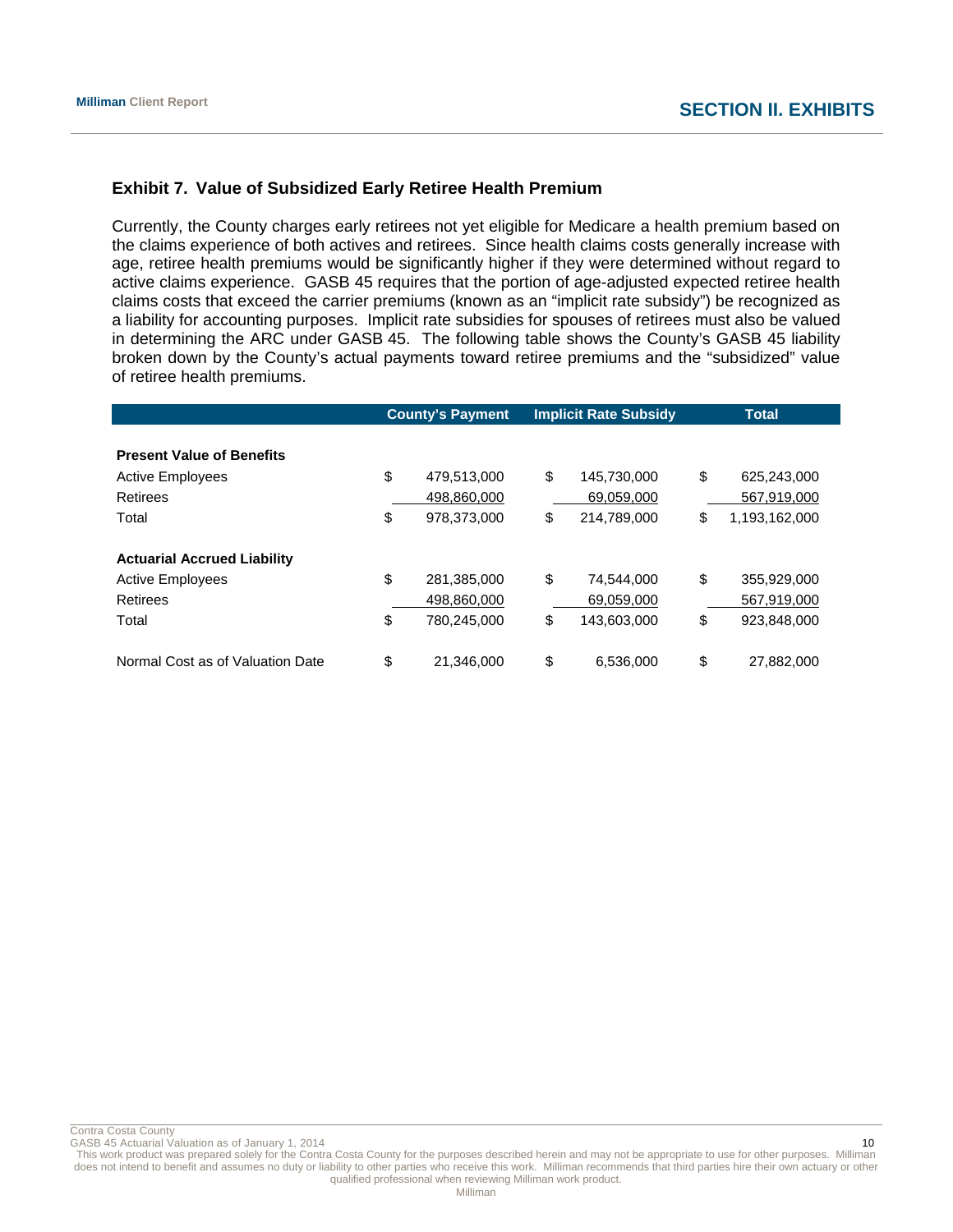# **Exhibit 8. Valuation Results – Changes from Prior Valuation**

The following exhibit shows changes of Actuarial Accrued Liability (AAL) from the prior valuation:

|                                                                                                | <b>In Millions</b> |
|------------------------------------------------------------------------------------------------|--------------------|
|                                                                                                |                    |
| Actuarial Accrued Liability (AAL) as of January 1, 2012 (Prior Actuary's Report)               | \$<br>1,034        |
| Actuarial Accrued Liability (AAL) as of January 1, 2012 (Milliman's Report as of 11/19/2013)   | 983                |
| Increase due to benefit accrued from January 1, 2012 to January 1, 2014                        | \$<br>57           |
| Decrease due to expected benefit payments made in January 1, 2012 to December 31, 2013         | (99)               |
| Increase due to decrease in the discount period in January 1, 2012 to December 31, 2013        | 127                |
| Increase due to change in actuarial cost method from Entry Age Normal to Projected Unit Credit | 4                  |
| Decrease due to demographic assumption updates <sup>1</sup>                                    | (49)               |
| Decrease due to actual premium increases less than expected                                    | (150)              |
| Increase due to updates to health cost trends                                                  | 45                 |
| Decrease due to benefit changes for UCOA, DAIA, CNA, and DSA since last valuation              | (28)               |
| Increase due to discount rate change from 6.32% to 5.70%                                       | 60                 |
| Decrease due to entities no longer eligible for County medical and dental benefits             | (1)                |
| Decrease due to other changes <sup>2</sup>                                                     | (25)               |
| Total change in Actuarial Accrued Liability                                                    | \$<br>(59)         |
| Actuarial Accrued Liability (AAL) as of January 1, 2014                                        | \$<br>924          |

1. *We updated the demographic assumptions based on the latest demographic assumptions adopted by CCCERA for their pension actuarial valuation. Also we updated the coverage election assumptions and health cost inflation assumptions. See Appendix C for a summary of the changes.* 2. *Includes changes in census data and other experience.*

Contra Costa County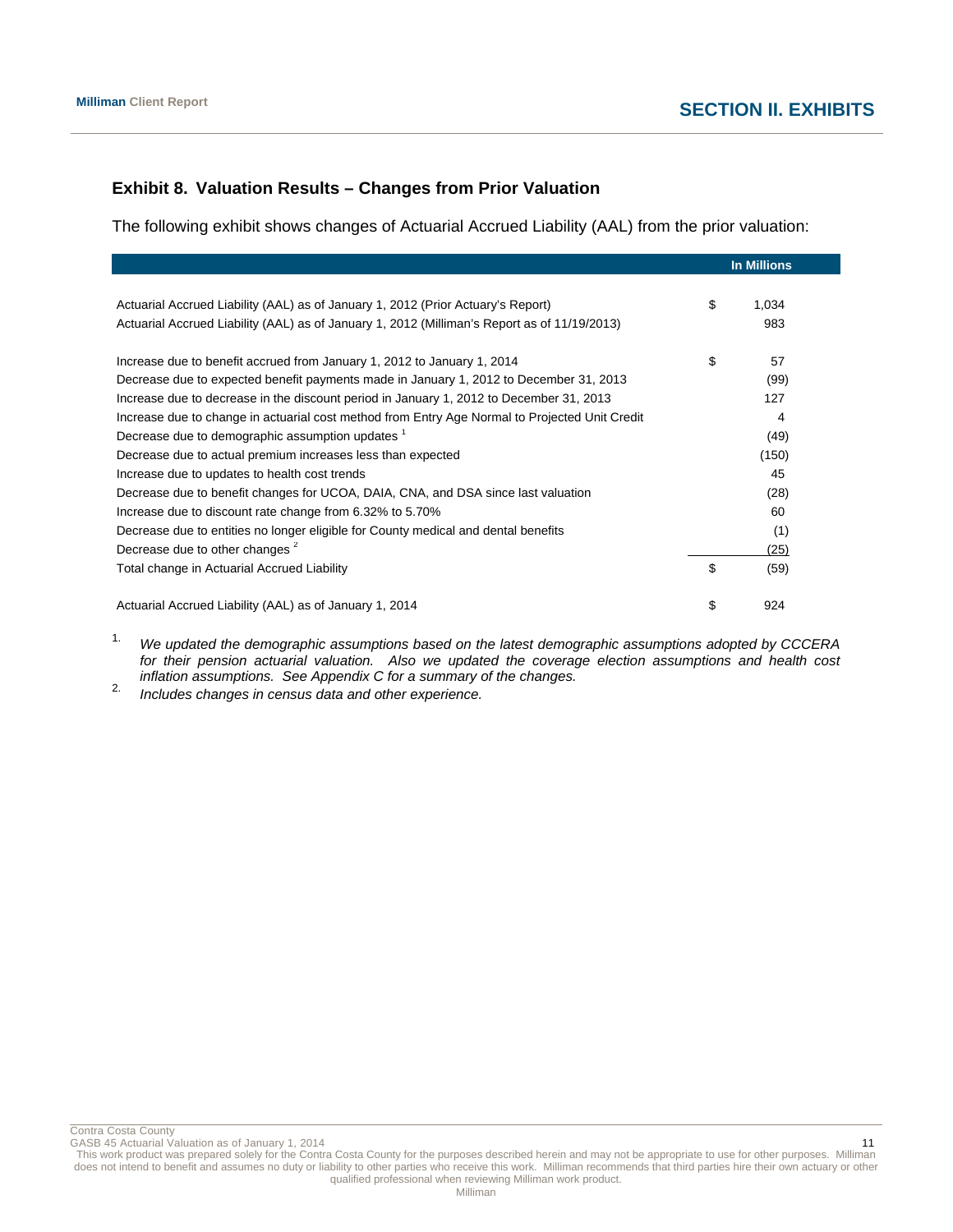# **Appendix A. Summary of Benefits**

The following description of retiree health benefits is intended to be only a brief summary and is not complete information.

# *Eligibility*

Currently, employees may receive retiree health benefits if they retire from the County, are receiving a pension, and meet certain eligibility requirements as follows:

General employees - age 50 with 10 years of pension service or age 70 with a vested pension, or after 30 years of pension service with no age requirement.

Safety employees - age 50 with 10 years of pension service or age 70 with a vested pension, or after 20 years of pension service with no age requirement.

Employees hired after December 31, 2006 and represented by the following bargaining groups (AFSCME, California Nurses Association, Deputy District Attorneys' Association, Public Defenders Association, IFPTE, Western Council of Engineers, SEIU, PEU, Probation Peace Officers Association, and Unrepresented) also must have 15 years of County service.

Employees hired on or after October 1, 2005, and represented by the Physicians' and Dentists' Organization also must have 15 years of County service.

# *Health Benefits*

Currently, eligible retirees and their dependents are covered either under the Contra Costa Health Plans, Health Net plans, Kaiser plans, or health plans sponsored by CalPERS (PEMHCA). Coverage may be provided for a retiree and surviving spouse as long as retiree and surviving spouse monthly premium contributions are paid. The County may pay a subsidy toward eligible retirees' monthly medical and dental premiums. This subsidy may vary by bargaining unit and date of hire as described in this appendix. Employees hired on or after dates described in the table below and represented by the following bargaining groups must pay the entire cost of premiums to maintain coverage.

| <b>Bargaining Unit Name</b>                         | Hire Date on or after which eligible retirees<br>must pay entire cost of premiums |
|-----------------------------------------------------|-----------------------------------------------------------------------------------|
| IFPTE, Unrepresented                                | January 1, 2009                                                                   |
| AFSCME, Western Council of Engineers, SEIU, and PEU | January 1, 2010                                                                   |
| Deputy District Attorneys Association               | December 14, 2010                                                                 |
| Probation Peace Officers Association of CCC         | January 1, 2011                                                                   |
| <b>CCC Public Defenders Association</b>             | March 1, 2011                                                                     |

All surviving spouses must pay the entire cost of premiums to maintain coverage, with the exception of the following bargaining groups for whom the surviving spouse receives the same County subsidy as the retiree (covered by CalPERS health plans): A8 (Sheriff). BD (Fire Chief), BS (Sworn Exec. Mgmt.), HA, V#, VH, VN, 4N, BF, and XJ.

Contra Costa County GASB 45 Actuarial Valuation as of January 1, 2014 12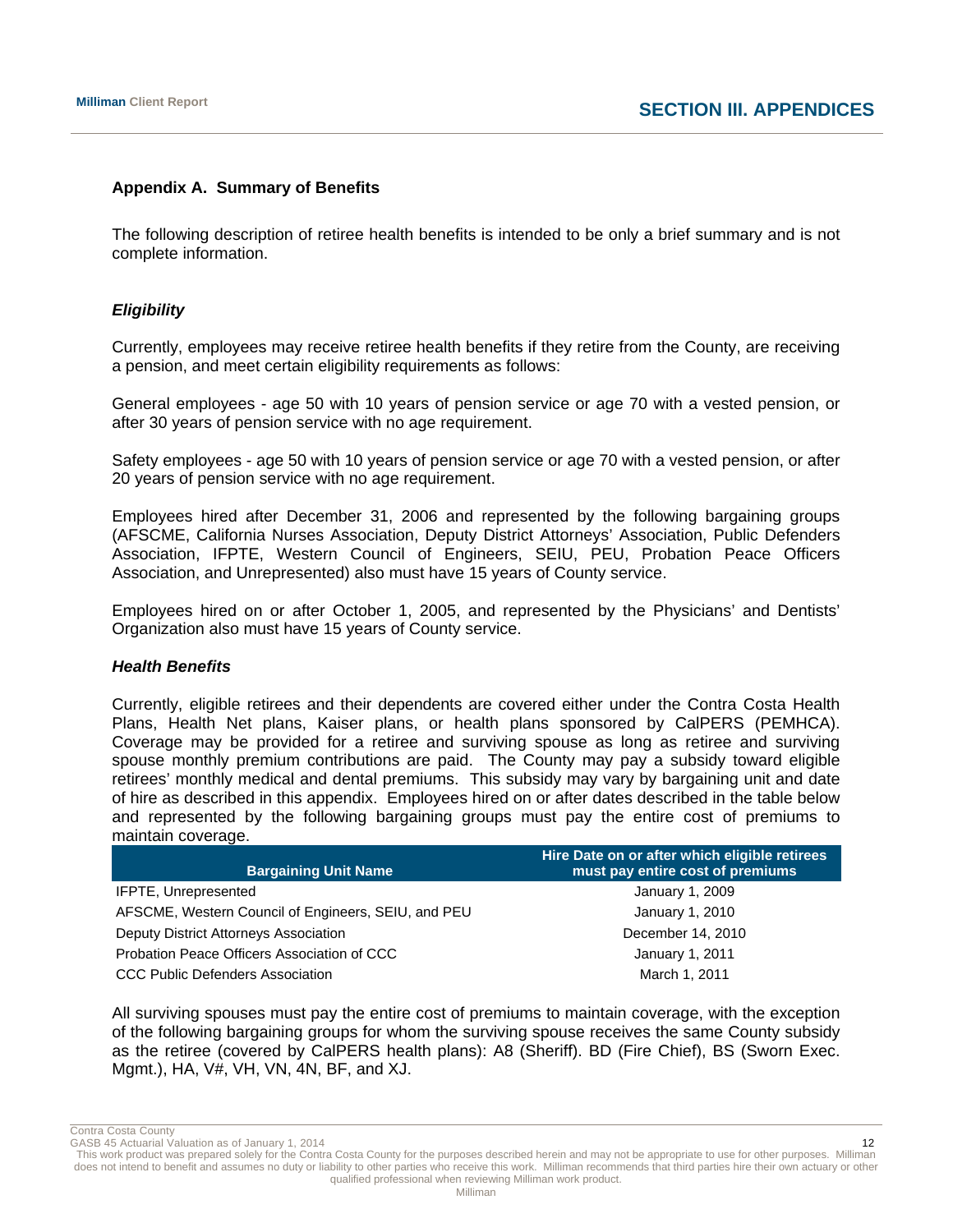# *Bargaining Units V#, VH, VN, F8 and FW*

Currently, for eligible retirees from the bargaining units listed in the table below, the County will contribute toward the cost of monthly premiums (medical and dental) in 2014 an amount equal to the actual dollar monthly premium amount paid by the County as of November 30, 2013, at each coverage level, plus 50% of the actual premium increase for 2014. For premium increases in 2015 and later, the County and retiree will split the increase evenly: the County will pay for 50% of the increase, and the retiree must pay for the other 50% of the increase.

Retirees who elected dental coverage without health coverage will pay one cent (\$0.01) per month for 2013, plus 50% of the actual premium increase for 2014. For premium increases in 2015 and later, the County and retiree will split the increase evenly: the County will pay for 50% of the increase, and the retiree must pay for the other 50% of the increase.

| <b>Bargaining</b><br><b>Unit Code</b> | <b>Bargaining Unit Name</b>    | General /<br><b>Safety</b> |
|---------------------------------------|--------------------------------|----------------------------|
| F8                                    | Unrep Classified & Exempt-Othr | General                    |
| <b>FW</b>                             | Unrep CI & Ex-Sworn Peace Offc | Safety                     |
| V#                                    | Sheriff's Sworn Mgmt Unit      | Safety                     |
| VH                                    | Deputy Sheriff's Unit-Sworn    | Safety                     |
| VN                                    | Deputy Sheriff's Unit-NonSworn | General                    |

For employees hired between January 2, 2007, and September 30, 2011, and represented by the Deputy Sheriffs' Association, the County subsidy is subject to a vesting schedule as shown in the table below.

| <b>Credited Years of</b><br><b>Service</b> | <b>Percentage of Employer</b><br><b>Contribution</b> |
|--------------------------------------------|------------------------------------------------------|
| 10                                         | 50                                                   |
| 11                                         | 55                                                   |
| 12                                         | 60                                                   |
| 13                                         | 65                                                   |
| 14                                         | 70                                                   |
| 15                                         | 75                                                   |
| 16                                         | 80                                                   |
| 17                                         | 85                                                   |
| 18                                         | 90                                                   |
| 19                                         | 95                                                   |
| 20 or more                                 | 100                                                  |

# *Bargaining Unit HA – Fire Management*

Currently, for eligible Fire Management retirees represented by United Chief Officers Association (UCOA) with bargaining unit code HA, the County will subsidize an amount equal to 80% of the CalPERS Kaiser Bay Area premium at each coverage level (employee only, employee + one, employee + two or more) for any region in which the retiree resides, but the County's subsidy will not exceed the total premium of a lower cost plan.

Contra Costa County

GASB 45 Actuarial Valuation as of January 1, 2014

This work product was prepared solely for the Contra Costa County for the purposes described herein and may not be appropriate to use for other purposes. Milliman does not intend to benefit and assumes no duty or liability to other parties who receive this work. Milliman recommends that third parties hire their own actuary or other qualified professional when reviewing Milliman work product.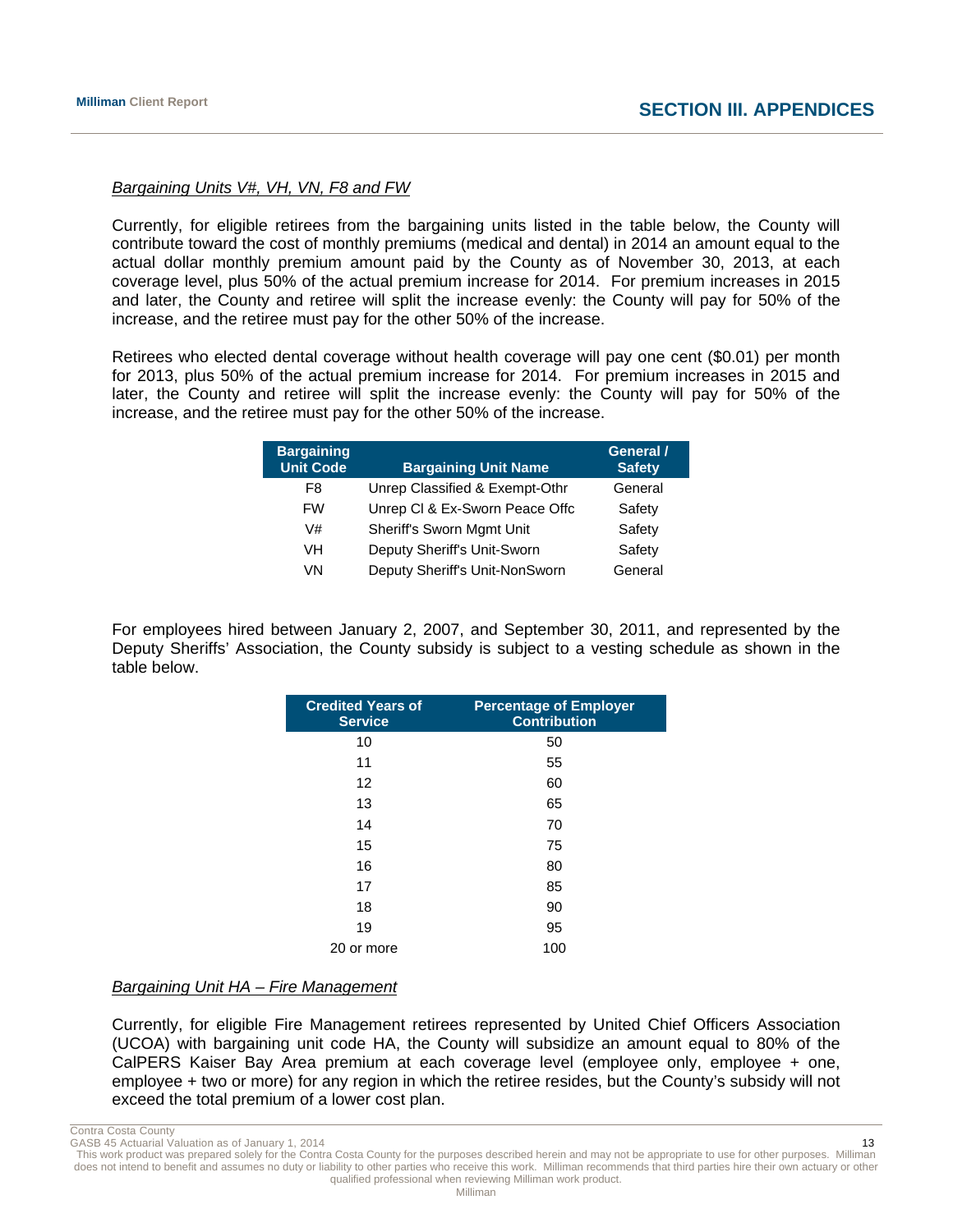For retirees enrolled in a health plan from CalPERS, the County will subsidize 78% of the monthly dental premium.

For retirees who elect dental coverage without medical coverage, the County will subsidize an amount toward the monthly dental premium such that the retiree will pay one cent (\$0.01) per month for such coverage.

#### *Bargaining Unit XJ – D.A. Investigators*

Currently, for eligible retirees from the bargaining unit XJ, the County will pay a subsidy toward the cost of monthly premiums (medical and dental) in 2014 an amount equal to the actual dollar monthly premium amount paid by the County in 2013, depending on coverage level. For 2014 and later, the County subsidy will increase by 75% of the actual premium increase in Bay Area Kaiser rates.

For retirees enrolled in a health plan from CalPERS, the County will subsidize an amount equal to 78% of the monthly dental premium.

For retirees who elect dental coverage without medical coverage, the County will subsidize an amount toward the monthly dental premium such that the retiree will pay one cent (\$0.01) per month for such coverage.

#### *Bargaining Units 1P, 1R, 4N, and L3*

Currently, for eligible retirees from the following bargaining units, the County subsidizes a percentage of monthly premiums that varies depending on the medical and dental plan elected. Retirees from certain bargaining units described below may also receive reimbursement of their Medicare Part B premiums as long as the total County subsidy does not exceed 100% of the medical plan premium.

| <b>Bargaining</b><br><b>Unit Code</b> | <b>Bargaining Unit Name</b>          | General /<br><b>Safety</b> | Part B<br><b>Reimbursement</b>                                             |
|---------------------------------------|--------------------------------------|----------------------------|----------------------------------------------------------------------------|
| 1P                                    | Physicians and Dentists Unit         | General                    | Yes, stops in 2015                                                         |
| 1R                                    | Physicians & Dentists Unit-Residents | General                    | Yes, stops in 2015                                                         |
| 4N                                    | Fire Suppression & Prevention Unit   | Safety                     | No                                                                         |
| L <sub>3</sub>                        | <b>Registered Nurses Unit</b>        | General                    | If retired on or before<br>6/30/2012 and age 65 on<br>or before 10/31/2012 |

Contra Costa County

GASB 45 Actuarial Valuation as of January 1, 2014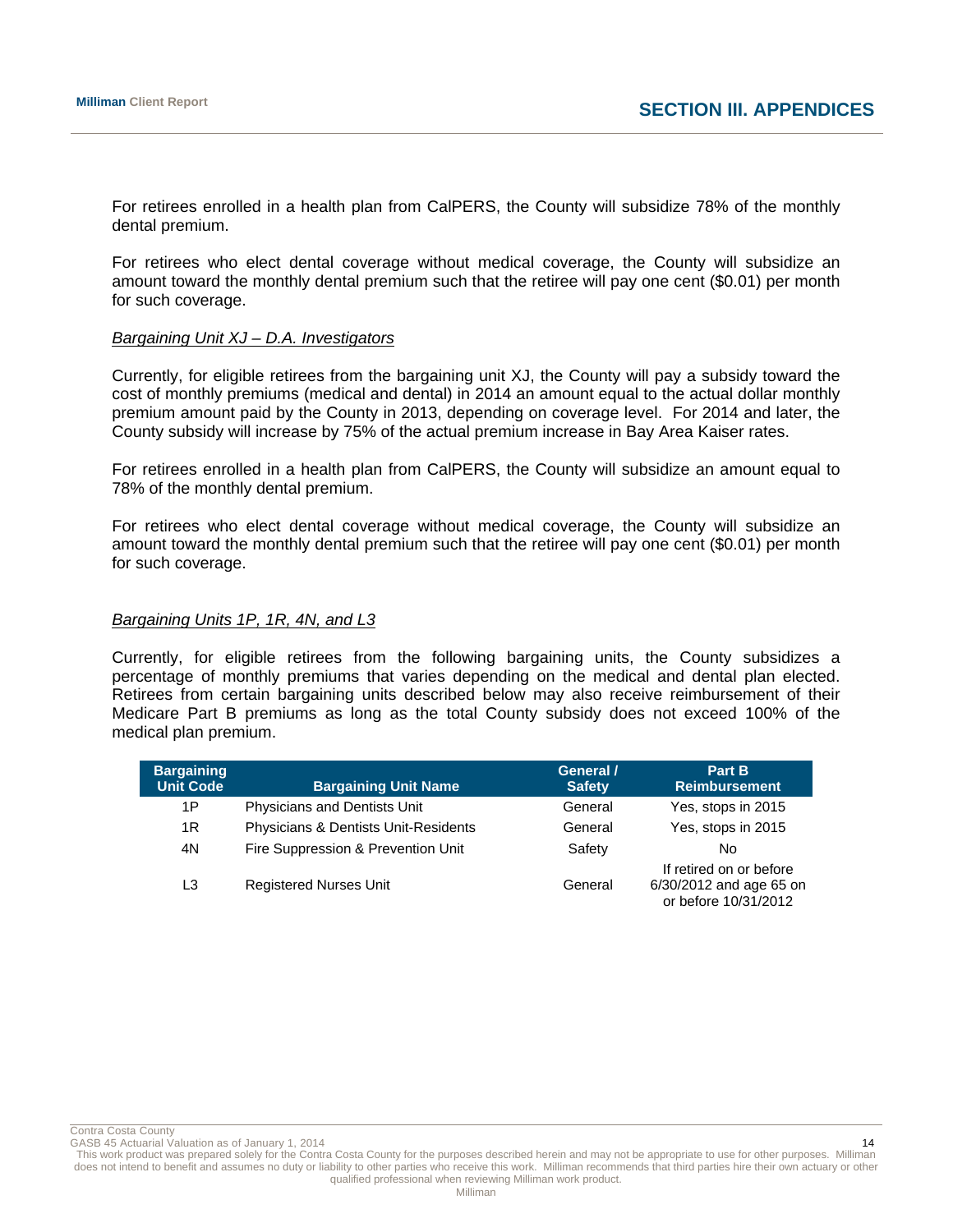| <b>Medical Plan</b>              | <b>Bargaining Unit</b> | <b>County Subsidy</b><br>% (Medical) | <b>County Subsidy</b><br>% (Dental) |
|----------------------------------|------------------------|--------------------------------------|-------------------------------------|
| Contra Costa Health Plan A and B |                        |                                      |                                     |
| <b>Without Dental</b>            | 1P, 1R, L3             | 98%                                  | 0%                                  |
| With Delta Dental                | 1P, 1R, L3             | 98%                                  | 98%                                 |
| With PMI Delta Dental            | 1P, 1R, L3             | 98%                                  | 98%                                 |
| Kaiser, Health Net HMO           |                        |                                      |                                     |
| <b>Without Dental</b>            | 1P, 1R, L3             | 80%                                  | $0\%$                               |
| With Delta Dental                | 1P, 1R, L3             | 80%                                  | 78%                                 |
| With PMI Delta Dental            | 1P, 1R, L3             | 80%                                  | 78%                                 |
| Health Net PPO                   |                        |                                      |                                     |
| <b>Without Dental</b>            | 1P, 1R, L3             | $55\%$ *                             | $0\%$                               |
| With Delta Dental                | 1P, 1R, L3             | 55%*                                 | 78%                                 |
| With PMI Delta Dental            | 1P, 1R, L3             | 55%*                                 | 78%                                 |
| All Medical Plans                |                        |                                      |                                     |
| <b>Without Dental</b>            | 4N                     | 87% of Kaiser                        | $0\%$                               |
| With Dental Plan                 | 4N                     | 87% of Kaiser                        | 70%                                 |
| Dental Only                      | All Units Listed Above | 0%                                   | All but \$0.01 /<br>month           |

Retirees from the above listed units receive the following County subsidy based on the medical plan elected:

*Approximately 55% for 2014. Future increases are split evenly between the County and the retiree.* 

Contra Costa County

GASB 45 Actuarial Valuation as of January 1, 2014 15 and 2014 15 and 2015 16 and 2015 16 and 2015 16 and 2015 15 and 2015 16 and 2015 16 and 2015 16 and 2015 16 and 2015 16 and 2015 16 and 2015 16 and 2015 16 and 2015 16 a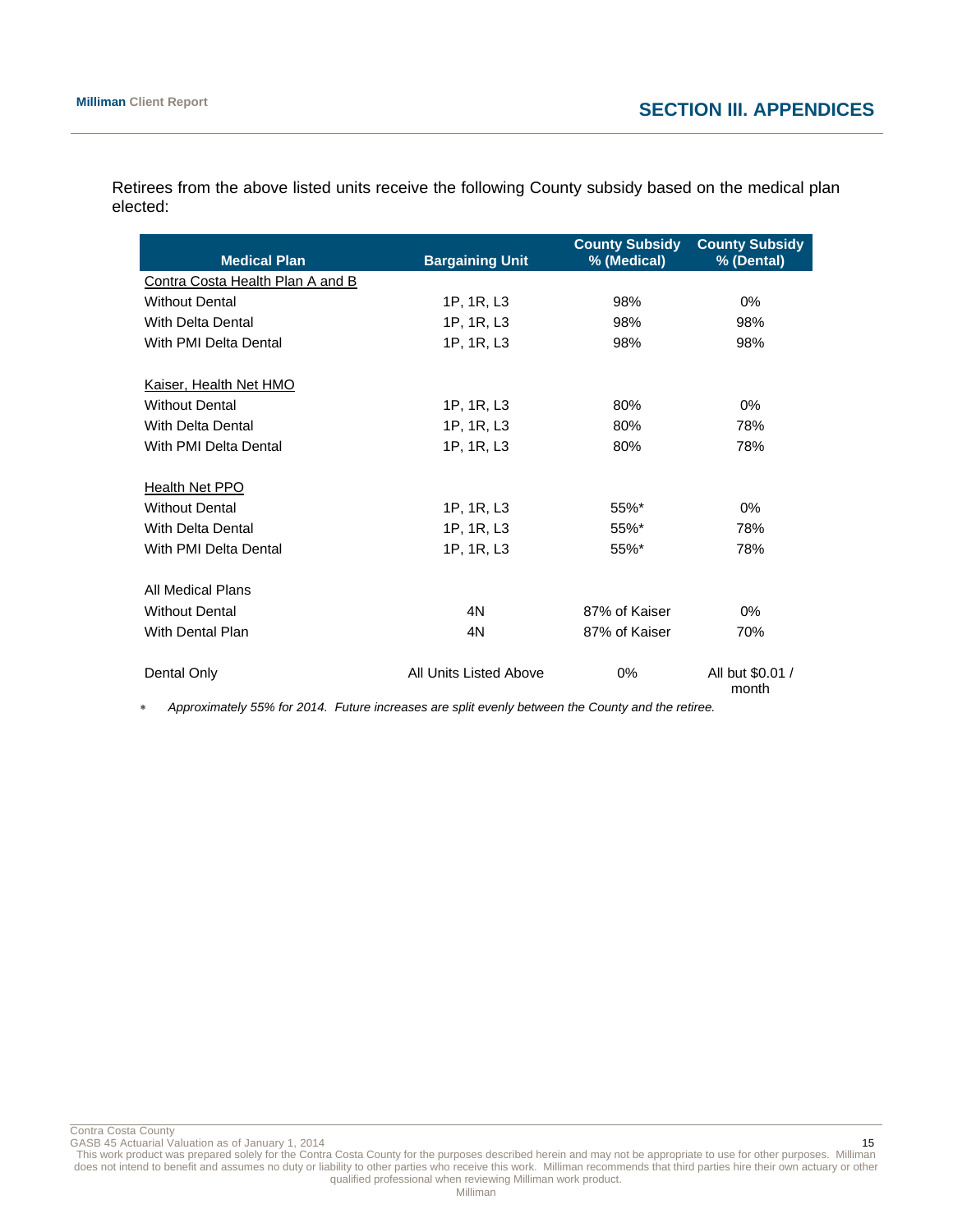# *All other Bargaining Units - County Subsidy Frozen at the 2011 Level*

Currently, eligible retirees from the following bargaining units listed may receive County subsidies towards medical and dental premiums in the same amounts as active employees, with no future increases in this subsidy amount.

| <b>Bargaining</b><br><b>Unit Code</b> | <b>Bargaining Unit Name</b>           | General /<br><b>Safety</b> | <b>Bargaining</b><br><b>Unit Code</b> | <b>Bargaining Unit Name</b>             | General /<br><b>Safety</b> |
|---------------------------------------|---------------------------------------|----------------------------|---------------------------------------|-----------------------------------------|----------------------------|
| 1X                                    | Phys & Dnts & Optometrist Unit        | General                    | JF                                    | <b>CCC Defenders/Investigators</b>      | General                    |
| 25                                    | <b>Social Services Unit</b>           | General                    | K <sub>2</sub>                        | Property Appraisers Unit                | General                    |
| 51                                    | Professional Engineers Unit           | General                    | K <sub>5</sub>                        | <b>Court Professional Svcs Unit</b>     | General                    |
| 99                                    | DEFAULT BARGAINING UNIT               | General                    | K <sub>6</sub>                        | <b>Supervisory Clerical Unit</b>        | General                    |
| 2D                                    | <b>Community Aide Unit</b>            | General                    | KK                                    | Income Maintence Program Unit           | General                    |
| 21                                    | Service Line Supervisors Unit         | General                    | KL                                    | <b>Engineering Technician Unit</b>      | General                    |
| 2R                                    | <b>Superior Court Reporters-Ex</b>    | General                    | KM                                    | Sheriff's Non-Sworn Mgmt Unit           | General                    |
| 3A                                    | <b>Superior Court Clerical Unit</b>   | General                    | KU                                    | <b>Probation Supervisors Unit</b>       | Safety                     |
| 3B                                    | Superior Court Barg Unit-Loc1         | General                    | KZ                                    | Social Svcs Staff Special Unit          | General                    |
| 3G                                    | Deputy Clerks Unit                    | General                    | МA                                    | <b>District Attorneys' Unit</b>         | General                    |
| 3R                                    | <b>General Clerical Unit</b>          | General                    | N <sub>2</sub>                        | <b>Property Appraisers Unit</b>         | General                    |
| A <sub>8</sub>                        | <b>Elected Department Heads</b>       | General                    | PP                                    | Probation Unit of CCC                   | Safety                     |
| AJ                                    | <b>Elected Superior Court Judges</b>  | General                    | QA                                    | Agriculture & Animal Ctrl Unit          | General                    |
| AM                                    | <b>Elected Municipal Court Judges</b> | General                    | QB                                    | LVN/Aide Unit                           | General                    |
| AS                                    | Elected Board of Supvs Members        | General                    | QC                                    | Fam/Chld Svs Site Supv Unit             | General                    |
| B <sub>8</sub>                        | Mgmt Classes-Classified & Exem        | General                    | QE                                    | <b>Building Trades Unit</b>             | General                    |
| BA                                    |                                       | General                    | QF                                    | Deputy Public Defender Unit/At          | General                    |
| BC                                    | Superior Court Exempt Mgmt Gen        | General                    | QG                                    | Deputy Public Defender Unit-In          | General                    |
| <b>BD</b>                             | Mgmt Classified & Ex Dept Head        | General                    | QH                                    | Family and Children Services            | General                    |
| <b>BF</b>                             | Fire District (MS) Safety Mgmt        | Safety                     | QM                                    | <b>Engineering Unit</b>                 | General                    |
| BH                                    | Superior Ct Exempt Mgmt-DH            | General                    | QP                                    |                                         | General                    |
| BJ                                    | Sup Ct Judicial Ofcrs Ex-Mgmt         | General                    | QS                                    | <b>General Services &amp; Mtce Unit</b> | General                    |
| <b>BS</b>                             | <b>Sheriff's Sworn Executive Mgmt</b> | Safety                     | QT                                    | <b>Health Services Unit</b>             | General                    |
| C <sub>8</sub>                        | Management Project-Other              | General                    | QV                                    | Investigative Unit                      | General                    |
| CН                                    | CS Head Start Mgmt-Project            | General                    | QW                                    | Legal & Court Clerk Unit                | General                    |
| D <sub>8</sub>                        | Unrepresented Proj Class-Other        | General                    | QX                                    | <b>Library Unit</b>                     | General                    |
| F <sub>8</sub>                        | Unrep Classified & Exempt-Other       | General                    | QY                                    | <b>Probation Unit</b>                   | General                    |
| <b>FC</b>                             | Unrep Superior Ct Clerical Exempt     | General                    | S <sub>2</sub>                        |                                         | General                    |
| <b>FD</b>                             | Unrep Superior Ct Other Exempt        | General                    | Z1                                    | <b>Supervisory Project</b>              | General                    |
| <b>FM</b>                             | Unrep Muni Ct Reporter-Exempt         | General                    | Z2                                    | Non-Supervisory Project                 | General                    |
| <b>FR</b>                             | Unrep Superior Ct Reptrs-Exempt       | General                    | ZA                                    | <b>Supervisory Management</b>           | General                    |
| <b>FS</b>                             | Unrep CI & Ex Student Workers         | General                    | ZB                                    | Non-Supervisory Management              | General                    |
| <b>FX</b>                             | Unrep Exempt Medical Staff            | General                    | ZL                                    | <b>Supervisory Nurse</b>                | General                    |
| <b>JD</b>                             | <b>CCC Defenders/Attorneys</b>        | General                    | ZN                                    | Non-Supervisory Nurse                   | General                    |

Contra Costa County

GASB 45 Actuarial Valuation as of January 1, 2014 16 16 16 17 18 19 18 19 18 18 19 18 19 18 19 18 19 18 19 18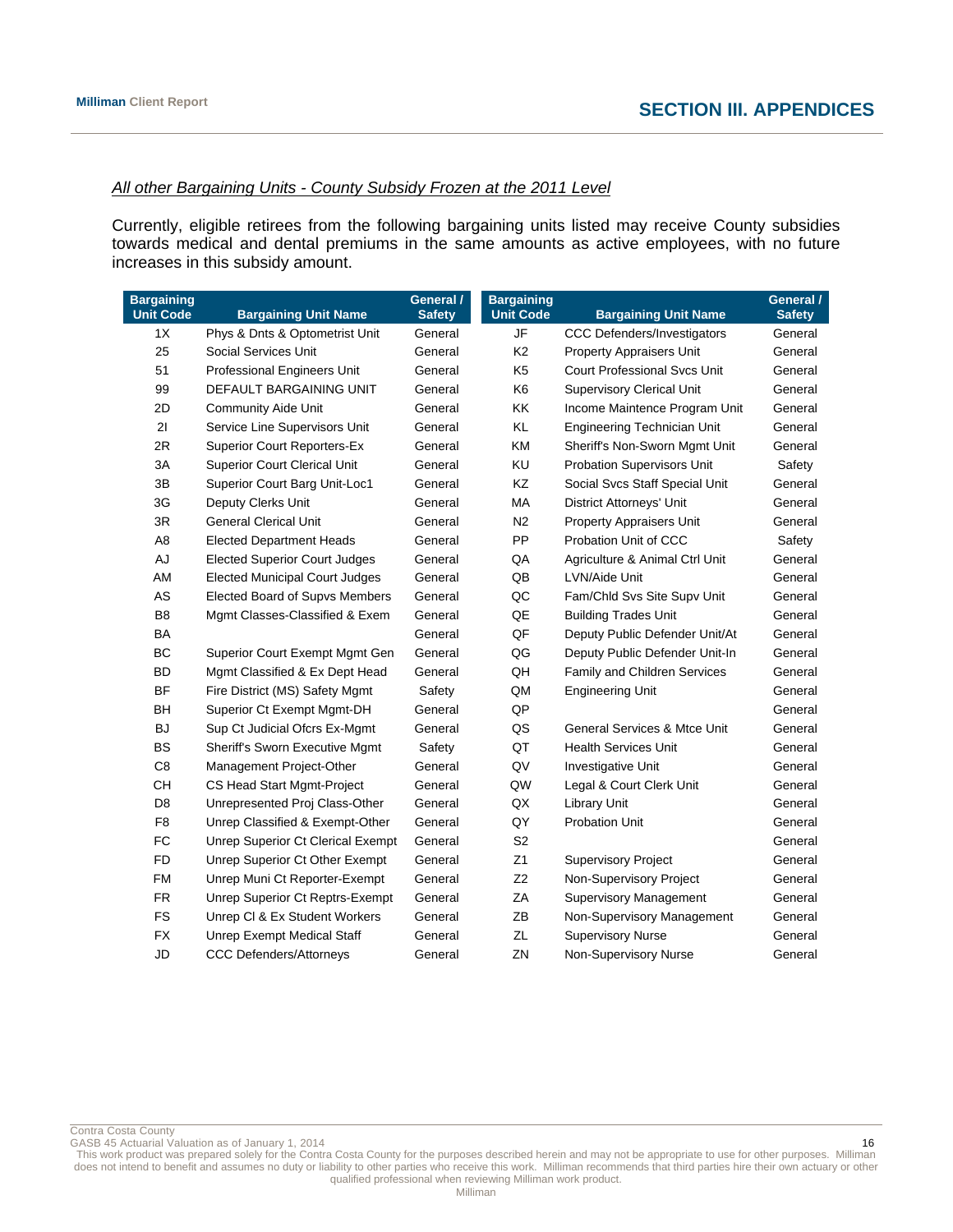# Health Insurance Premium Rates (non-PEMHCA)

The following table shows monthly retiree health insurance premiums for the 2014 calendar year for coverage under various health plans sponsored by Contra Costa County, and the County's subsidies as frozen at the 2011 level.

| <b>Medical Plan</b>                                     | County's<br><b>Subsidy</b><br>(Frozen in<br>2011) | 2014<br><b>Premium Rate</b> | County's<br><b>Subsidy for</b><br>2014 | <b>Retiree's</b><br>Share for 2014 |  |
|---------------------------------------------------------|---------------------------------------------------|-----------------------------|----------------------------------------|------------------------------------|--|
| Contra Costa Health Plan A                              |                                                   |                             |                                        |                                    |  |
| Retiree on Basic Plan                                   | \$<br>509.92                                      | \$<br>612.77                | \$<br>509.92                           | \$<br>102.85                       |  |
| Retiree & 1 or more dependents on Basic Plan            | 1,214.90                                          | 1,459.96                    | 1,214.90                               | 245.06                             |  |
| Retiree on Medicare Coordination of Benefits (COB) Plan | 420.27                                            | 279.23                      | 279.22                                 | 0.01                               |  |
| Retiree & 1 or more dependents on Medicare COB Plan     | 1,035.60                                          | 1,228.77                    | 1,035.60                               | 193.17                             |  |
| Contra Costa Health Plan B                              |                                                   |                             |                                        |                                    |  |
| Retiree on Basic Plan                                   | 528.50                                            | 679.27                      | 528.50                                 | 150.77                             |  |
| Retiree & 1 or more dependents on Basic Plan            | 1,255.79                                          | 1,614.06                    | 1,255.79                               | 358.27                             |  |
| Retiree on Medicare COB Plan                            | 444.63                                            | 287.60                      | 287.59                                 | 0.01                               |  |
| Retiree & 1 or more dependents on Medicare COB Plan     | 1,088.06                                          | 1,265.63                    | 1,088.06                               | 177.57                             |  |
| Kaiser Permanente - Plan A                              |                                                   |                             |                                        |                                    |  |
| Retiree on Basic Plan                                   | 478.91                                            | 768.47                      | 478.91                                 | 289.56                             |  |
| Retiree & 1 or more dependents on Basic Plan            | 1,115.84                                          | 1,790.52                    | 1,115.84                               | 674.68                             |  |
| Retiree on Medicare COB Plan                            | 263.94                                            | 295.01                      | 263.94                                 | 31.07                              |  |
| Retiree & 1 dependent on Medicare COB Plan              | 712.79                                            | 796.71                      | 712.79                                 | 83.92                              |  |
| Retiree & 2 dependents on Medicare COB Plan             | 1,161.65                                          | 1,298.41                    | 1,161.65                               | 136.76                             |  |
| Kaiser Permanente - Plan B                              |                                                   |                             |                                        |                                    |  |
| Retiree on Basic Plan                                   | 478.91                                            | 676.03                      | 478.91                                 | 197.12                             |  |
| Retiree & 1 or more dependents on Basic Plan            | 1,115.84                                          | 1,575.17                    | 1,115.84                               | 459.33                             |  |
| Retiree on Medicare COB Plan                            | 263.94                                            | 223.69                      | 223.68                                 | 0.01                               |  |
| Retiree & 1 dependent on Medicare COB Plan              | 712.79                                            | 603.97                      | 603.96                                 | 0.01                               |  |
| Retiree & 2 dependents on Medicare COB Plan             | 1,161.65                                          | 984.25                      | 984.24                                 | 0.01                               |  |
| Health Net HMO - Plan A                                 |                                                   |                             |                                        |                                    |  |
| Retiree on Basic Plan                                   | 627.79                                            | 1,067.40                    | 627.79                                 | 439.61                             |  |
| Retiree & 1 or more dependents on Basic Plan            | 1,540.02                                          | 2,618.43                    | 1,540.02                               | 1,078.41                           |  |
| Retiree on Medicare Seniority Plus Plan                 | 409.69                                            | 514.28                      | 409.69                                 | 104.59                             |  |
| Retiree & 1 dependent on Medicare Seniority Plus Plan   | 819.38                                            | 1,028.56                    | 819.38                                 | 209.18                             |  |
| Retiree & 2 dependents on Medicare Seniority Plus Plan  | 1,229.07                                          | 1,542.84                    | 1,229.07                               | 313.77                             |  |
| Health Net HMO - Plan B                                 |                                                   |                             |                                        |                                    |  |
| Retiree on Basic Plan                                   | 627.79                                            | 836.04                      | 627.79                                 | 208.25                             |  |
| Retiree & 1 or more dependents on Basic Plan            | 1,540.02                                          | 2,050.86                    | 1,540.02                               | 510.84                             |  |
| Retiree on Medicare Seniority Plus Plan                 | 409.69                                            | 431.74                      | 409.69                                 | 22.05                              |  |
| Retiree & 1 dependent on Medicare Seniority Plus Plan   | 819.38                                            | 863.48                      | 819.38                                 | 44.10                              |  |
| Retiree & 2 dependents on Medicare Seniority Plus Plan  | 1,229.07                                          | 1,295.22                    | 1,229.07                               | 66.15                              |  |

Contra Costa County

GASB 45 Actuarial Valuation as of January 1, 2014 17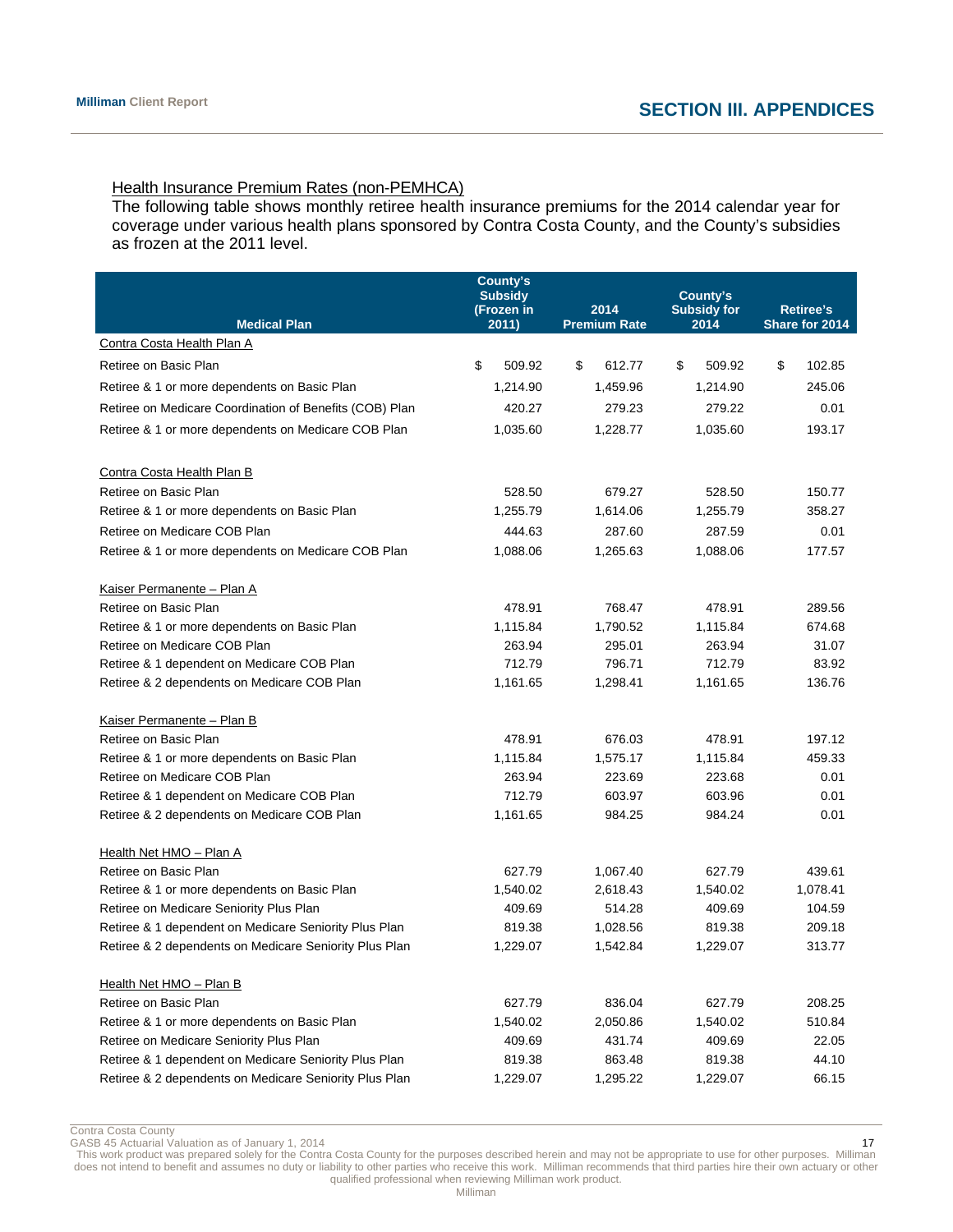# **Health Insurance Premium Rates (continued)**

| <b>Medical Plan</b>                                                             | County's<br><b>Subsidy</b><br>(Frozen in<br>2011) |          | 2014<br><b>Premium Rate</b> | County's<br><b>Subsidy for</b><br>2014 | <b>Retiree's</b><br>Share for 2014 |
|---------------------------------------------------------------------------------|---------------------------------------------------|----------|-----------------------------|----------------------------------------|------------------------------------|
| Health Net Medicare COB                                                         |                                                   |          |                             |                                        |                                    |
| Retiree only                                                                    | \$<br>467.13                                      | \$       | 573.03                      | \$<br>467.13                           | \$<br>105.90                       |
| Retiree & spouse                                                                | 934.29                                            |          | 1,146.06                    | 934.29                                 | 211.77                             |
| Health Net CA & Nat'l PPO - Basic Plan A                                        |                                                   |          |                             |                                        |                                    |
| Retiree on PPO                                                                  | 604.60                                            |          | 1,365.43                    | 604.60                                 | 760.83                             |
| Retiree & 1 or more dependents on PPO Basic Plan                                | 1,436.25                                          |          | 3,243.69                    | 1,436.25                               | 1,807.44                           |
| Retiree on PPO Medicare Plan with Medicare Part A & B                           | 563.17                                            |          | 924.22                      | 563.17                                 | 361.05                             |
| Retiree & 1 or more dependents on PPO Medicare Plan with<br>Medicare Part A & B | 1,126.24                                          | 1,848.43 |                             | 1,126.24                               | 722.19                             |
| Health Net CA & Nat'l PPO - Basic Plan B                                        |                                                   |          |                             |                                        |                                    |
| Retiree on PPO                                                                  | 604.60                                            |          | 1,240.08                    | 604.60                                 | 635.48                             |
| Retiree & 1 or more dependents on PPO Basic Plan                                | 1,436.25                                          |          | 2,945.89                    | 1,436.25                               | 1,509.64                           |
| Retiree on PPO Medicare Plan with Medicare Part A & B                           | 563.17                                            |          | 839.40                      | 563.17                                 | 276.23                             |
| Retiree & 1 or more dependents on PPO Medicare Plan with<br>Medicare Part A & B | 1,126.24                                          |          | 1,678.80                    | 1,126.24                               | 552.5                              |

The following table shows monthly retiree health insurance premiums for the 2015 calendar year for health coverage under Contra Costa Health Plans sponsored by the Contra Costa County.

| <b>Medical Plan</b>                                         | County's<br><b>Subsidy</b><br>(Frozen in<br>2011) | 2015<br><b>Premium Rate</b> | County's<br><b>Subsidy for</b><br>2015 | <b>Retiree's</b><br>Share for 2015 |  |
|-------------------------------------------------------------|---------------------------------------------------|-----------------------------|----------------------------------------|------------------------------------|--|
| Contra Costa Health Plan A                                  |                                                   |                             |                                        |                                    |  |
| Retiree on Basic Plan                                       | \$<br>509.92                                      | \$<br>654.44                | \$<br>509.92                           | \$<br>144.52                       |  |
| Retiree & 1 or more dependents on Basic Plan                | 1,214.90                                          | 1,559.24                    | 1,214.90                               | 344.34                             |  |
| Retiree on Medicare COB Plan                                | 420.27                                            | 301.01                      | 301.00                                 | 0.01                               |  |
| Retiree & 1 dependent on Medicare COB Plan                  | 1,035.60                                          | 602.02                      | 602.01                                 | 0.01                               |  |
| Family, 1 on Medicare COB Plan, and 1 or more on Basic Plan | 1,035.60                                          | 963.23                      | 963.22                                 | 0.01                               |  |
| Contra Costa Health Plan B                                  |                                                   |                             |                                        |                                    |  |
| Retiree on Basic Plan                                       | 528.50                                            | 725.46                      | 528.50                                 | 196.75                             |  |
| Retiree & 1 or more dependents on Basic Plan                | 1,255.79                                          | 1,723.82                    | 1,255.79                               | 468.03                             |  |
| Retiree on Medicare COB Plan                                | 444.63                                            | 310.03                      | 310.02                                 | 0.01                               |  |
| Retiree & 1 or more dependents on Medicare COB Plan         | 1,088.06                                          | 620.06                      | 620.05                                 | 0.01                               |  |
| Family, 1 on Medicare COB Plan, and 1 or more on Basic Plan | 1.088.06                                          | 992.10                      | 992.09                                 | 0.01                               |  |

Contra Costa County

GASB 45 Actuarial Valuation as of January 1, 2014 18 and 2014 18 and 2015 18 and 2018 18 and 2018 18 and 2018 18 and 2018 18 and 2018 18 and 2018 18 and 2018 18 and 2018 18 and 2018 18 and 2018 18 and 2018 18 and 2018 18 a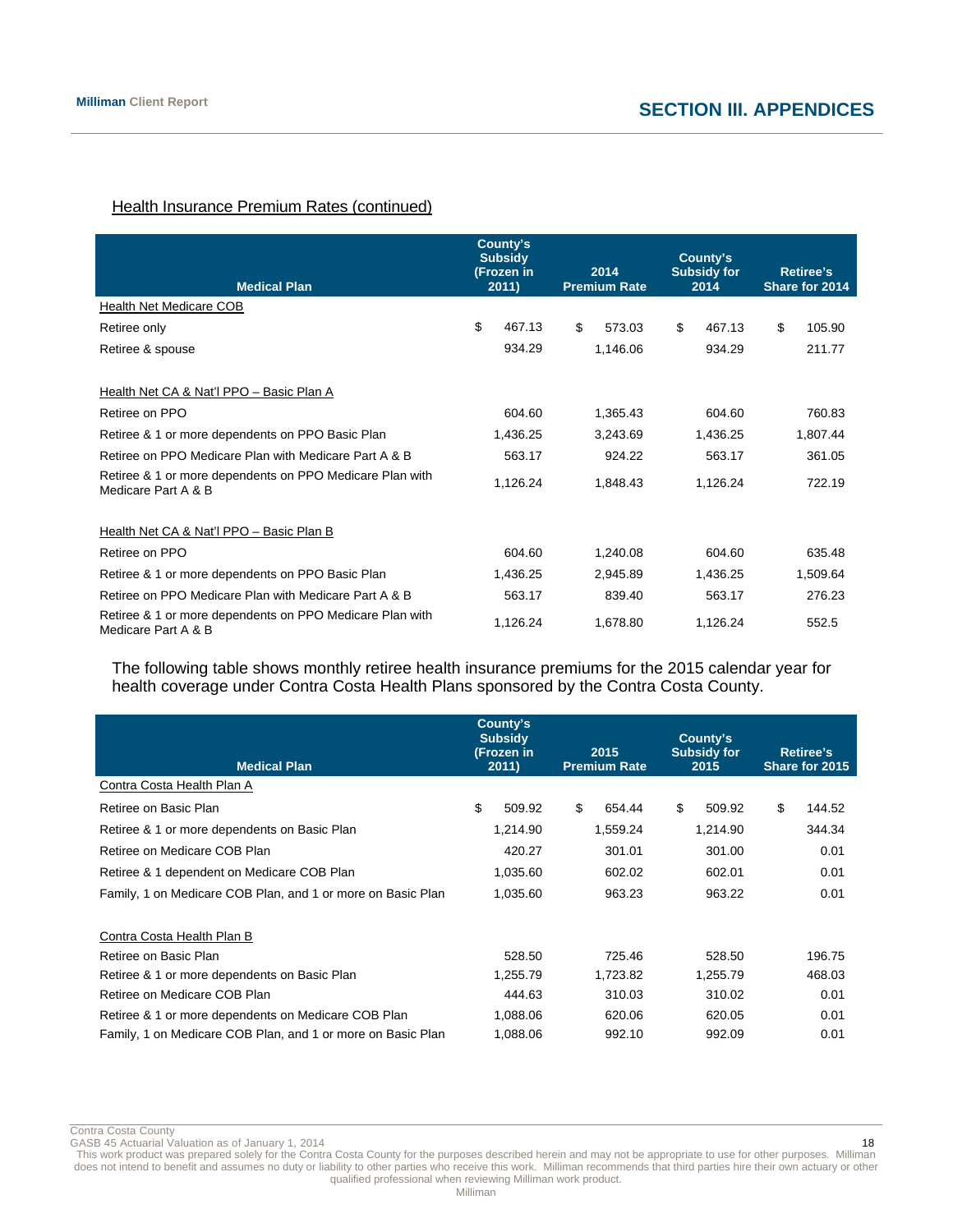# PEMHCA Health Plan Premium Rates

Eligible retirees from the bargaining units 4N, A8, B8, BD, BF, BS, F8, FW, HA, V#, VH, VN, and XJ can choose to enroll in health plans sponsored by CalPERS based on their residence region (Bay Area, Sacramento, Los Angeles, Northern California, Southern California and Out of State of California). The following table shows the monthly Bay Area retiree health insurance premiums for the 2014 calendar year:

|                        | <b>Monthly Premium Rates - 2014</b> |          |    |                    |    |          |    |                    |    |               |    |                    |
|------------------------|-------------------------------------|----------|----|--------------------|----|----------|----|--------------------|----|---------------|----|--------------------|
|                        | <b>Single</b>                       |          |    |                    |    | 2-Party  |    |                    |    | <b>Family</b> |    |                    |
|                        |                                     | Under 65 |    | Over <sub>65</sub> |    | Under 65 |    | Over <sub>65</sub> |    | Under 65      |    | Over <sub>65</sub> |
|                        |                                     |          |    |                    |    |          |    |                    |    |               |    |                    |
| <b>Blue Shield</b>     | \$                                  | 836.59   | \$ | 298.21             | \$ | 1.673.18 | \$ | 596.42             | \$ | 2.175.13      | \$ | 894.63             |
| Blue Shield NetValue   |                                     | 704.01   |    | 298.21             |    | 1.408.02 |    | 596.42             |    | 1.830.43      |    | 894.63             |
| Kaiser                 |                                     | 742.72   |    | 294.97             |    | 1.485.44 |    | 589.94             |    | 1,931.07      |    | 884.91             |
| PERSCare               |                                     | 720.04   |    | 327.36             |    | 1,440.08 |    | 654.72             |    | 1,872.10      |    | 982.08             |
| <b>PERS Choice</b>     |                                     | 690.77   |    | 307.23             |    | 1.381.54 |    | 614.46             |    | 1,796.00      |    | 921.69             |
| <b>PERS Select</b>     |                                     | 661.52   |    | 307.23             |    | 1.323.04 |    | 614.46             |    | 1.719.95      |    | 921.69             |
| Anthem HMO Select      |                                     | 657.33   |    | 341.12             |    | 1.314.66 |    | 682.24             |    | 1.709.06      |    | 1,023.36           |
| Anthem HMO Traditional |                                     | 728.41   |    | 341.12             |    | 1.456.82 |    | 682.24             |    | 1.893.87      |    | 1.023.36           |
| United Healthcare      |                                     | 764.24   |    | 193.33             |    | 1,528.48 |    | 386.66             |    | 1,987.02      |    | 579.99             |
| <b>PORAC</b>           |                                     | 634.00   |    | 397.00             |    | 1.186.00 |    | 791.00             |    | 1.507.00      |    | 1.264.00           |
| <b>CCHP</b>            |                                     | 723.74   |    | 618.84             |    | 1,281.39 |    | 1,071.59           |    | 1,674.11      |    | 1,359.41           |

#### Dental Plan Premiums

The following table shows monthly retiree dental insurance premiums for the 2014 calendar year. County subsidies vary based on retiree's medical plan enrollment election and bargaining unit upon retirement.

| Plan                                  | <b>Monthly Premiums</b> |
|---------------------------------------|-------------------------|
|                                       |                         |
| Delta Dental - \$1,800 Annual Maximum |                         |
| Retiree                               | \$44.27                 |
| Family                                | 100.00                  |
| Delta Dental - \$1,600 Annual Maximum |                         |
| Retiree                               | \$42.45                 |
| Family                                | 95.63                   |
| Delta Care (PMI)                      |                         |
| Retiree                               | \$29.06                 |
| Family                                | 62.81                   |

Contra Costa County<br>GASB 45 Actuarial Valuation as of January 1, 2014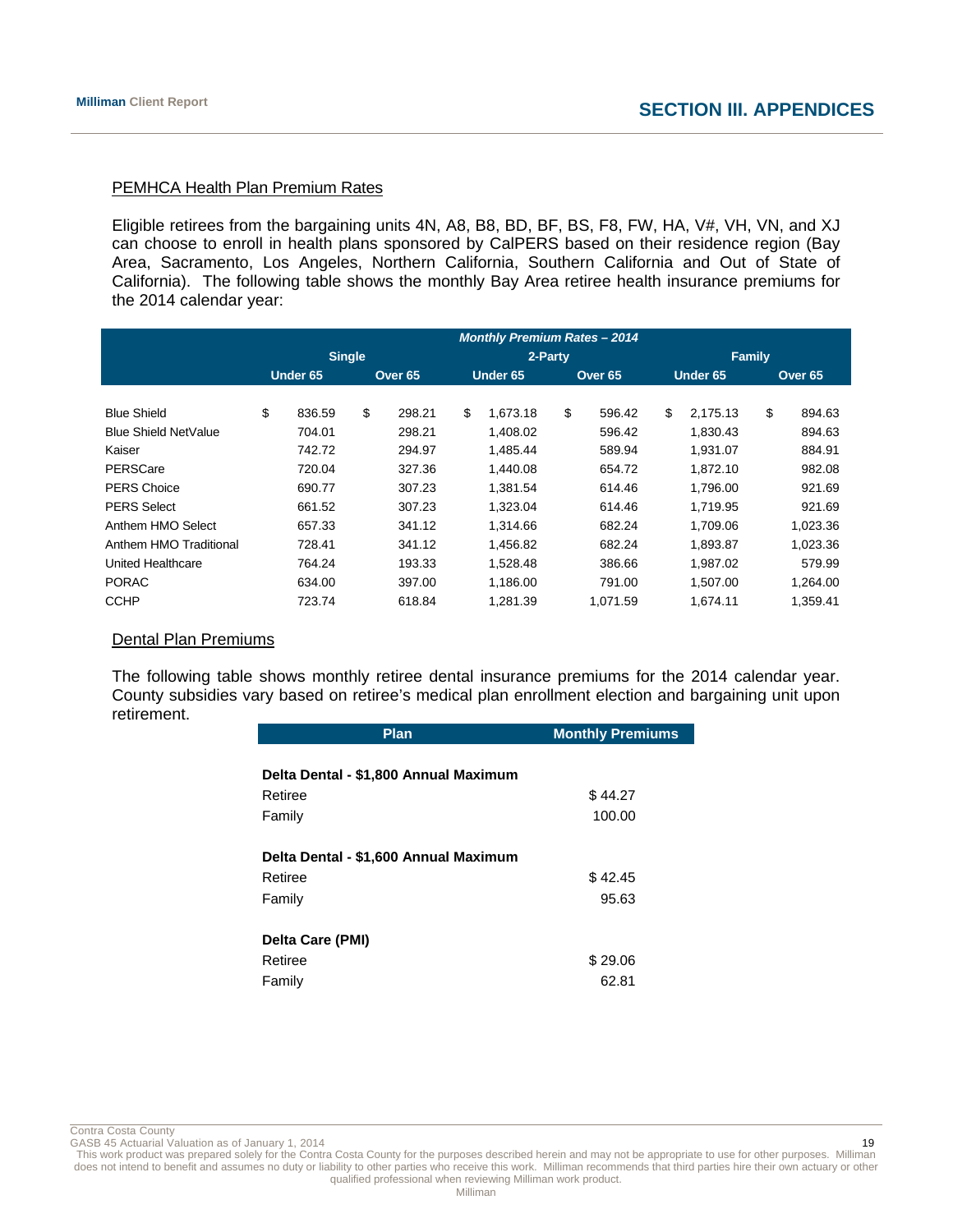# **Appendix B. Actuarial Cost Method and Assumptions**

The actuarial cost method used for determining the benefit obligations is the Projected Unit Credit Cost Method. Under this method, the actuarial present value of projected benefits is the value of benefits expected to be paid for current actives and eligible retirees and is calculated based on the assumptions and census data described in this report.

The Actuarial Accrued Liability (AAL) is the actuarial present value of benefits attributed to employee service rendered prior to the valuation date. The AAL equals the present value of benefits multiplied by a fraction equal to service to date over service at expected retirement. The Normal Cost is the actuarial present value of benefits attributed to one year of service. This equals the present value of benefits divided by service at expected retirement. Since retirees are not accruing any more service, their normal cost is zero. The actuarial value of assets is equal to the market value of assets as of the valuation date.

In determining the Annual Required Contribution, the Unfunded AAL is amortized as a level dollar amount over 30 years on a "closed" basis. There are 24 years remaining in the amortization period as of January 1, 2014. The actuarial assumptions are summarized below.

# *Economic Assumptions*

# *Discount Rate (Liabilities)* 5.70%

We have used a discount rate of 5.70% in this valuation to reflect the County's current policy of partially funding its OPEB liabilities. This rate is derived based on the fund's investment policy, level of partial funding, and includes a 2.50% long-term inflation assumption. County OPEB Irrevocable Trust assets are invested in the Public Agency Retirement Services' Highmark Portfolio. Based on the portfolio's target allocation (shown below), the average return of Trust assets over the next 30 years is expected to be 6.25%, which would be an appropriate discount rate if the County's annual contribution is equal to the ARC. If the County were to elect not to fund any amount to a Trust, the discount rate would be based on the expected return of the County's general fund (we have assumed a long term return of 3.50% for the County's general fund). Since the County is partially funding the Trust with a contribution of \$20 million per year, we used a blended discount rate of 5.70%.

| <b>Asset Class</b>                                 | <b>Expected 1-Year</b><br><b>Nominal Return</b> | <b>Targeted Asset</b><br><b>Allocation</b> |
|----------------------------------------------------|-------------------------------------------------|--------------------------------------------|
| Domestic Equity Large Cap                          | 8.14%                                           | 17.0%                                      |
| Domestic Equity Mid Cap                            | 8.92%                                           | $6.0\%$                                    |
| Domestic Equity Small Cap                          | 9.90%                                           | $8.0\%$                                    |
| U.S. Fixed Income                                  | 4.69%                                           | 38.0%                                      |
| International / Global Equity (Developed)          | 8.56%                                           | 16.0%                                      |
| <b>Real Estate</b>                                 | 8.12%                                           | 4.0%                                       |
| Cash                                               | 3.01%                                           | 1.0%                                       |
| Alternatives                                       | 5.71%                                           | $10.0\%$                                   |
| Expected Geometric Median Annual Return (30 years) |                                                 | 6.25%                                      |

Contra Costa County

GASB 45 Actuarial Valuation as of January 1, 2014  $\sim$  2008.  $\sim$  2008.  $\sim$  2008.  $\sim$  2008.  $\sim$  2008.  $\sim$  2008.  $\sim$  2008.  $\sim$  2008.  $\sim$  2008.  $\sim$  2008.  $\sim$  2008.  $\sim$  2008.  $\sim$  2008.  $\sim$  2008.  $\sim$  2008.  $\sim$  2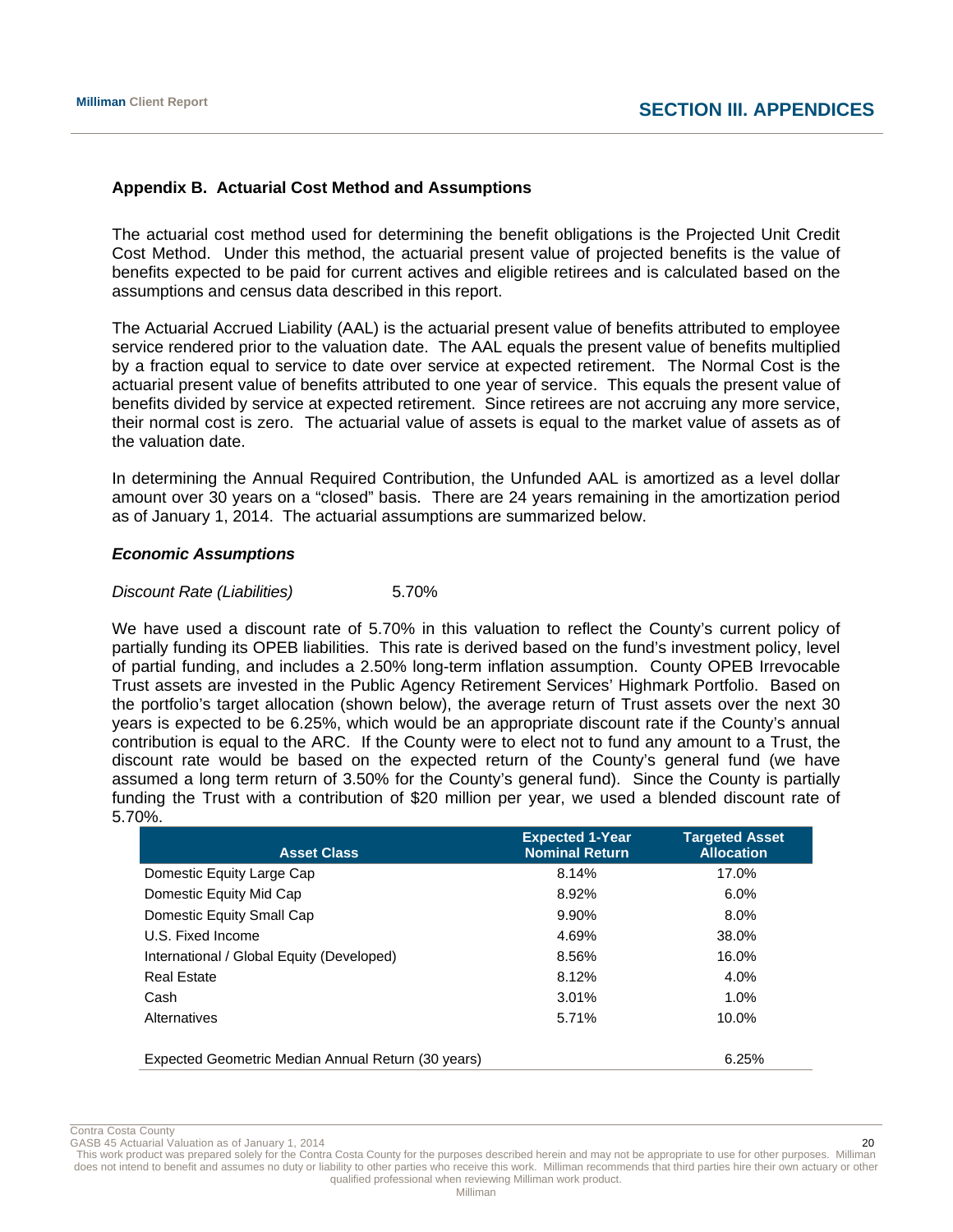#### *Demographic Assumptions*

Below is a summary of the assumed rates for mortality, retirement, disability and withdrawal, which are consistent with assumptions used in the December 31, 2012 CCCERA Actuarial Valuation.

#### *Pre / Post Retirement Mortality*

- Healthy: For General Members: RP-2000 Combined Healthy Mortality Table projected to 2030 with Scale AA, set back one year. For Safety Member: RP-2000 Combined Healthy Mortality Table projected to 2030 with Scale AA, set back two years.
- Disabled: For General Members: RP-2000 Combined Healthy Mortality Table projected to 2030 with Scale AA, set forward six years for males and set forward seven years for females.

 For Safety Member: RP-2000 Combined Healthy Mortality Table projected to 2030 with Scale AA, set forward three years.

Beneficiaries: Beneficiaries are assumed to have the same mortality as a General Member of the opposite sex who had taken a service (non-disability) retirement.

| Age | <b>General Tier 3</b> | <b>Safety (All Tiers)</b> |
|-----|-----------------------|---------------------------|
| 20  | 0.01%                 | 0.02%                     |
| 25  | $0.02\%$              | 0.22%                     |
| 30  | 0.03%                 | 0.42%                     |
| 35  | 0.05%                 | 0.56%                     |
| 40  | 0.08%                 | 0.66%                     |
| 45  | 0.13%                 | 0.94%                     |
| 50  | 0.17%                 | 2.54%                     |

*Disability* 

*Withdrawal* – Sample probabilities of terminating employment with the County are shown below for selected years of County service.

| <b>General</b> | <b>Safety</b> |
|----------------|---------------|
| 13.50%         | 11.50%        |
| 9.00%          | 6.50%         |
| 9.00%          | 5.00%         |
| 6.00%          | 4.00%         |
| 4.50%          | 3.50%         |
| 4.00%          | 3.00%         |
| 2.75%          | 1.90%         |
| 2.10%          | 1.40%         |
| 2.00%          | 1.00%         |
|                |               |

Contra Costa County<br>GASB 45 Actuarial Valuation as of January 1, 2014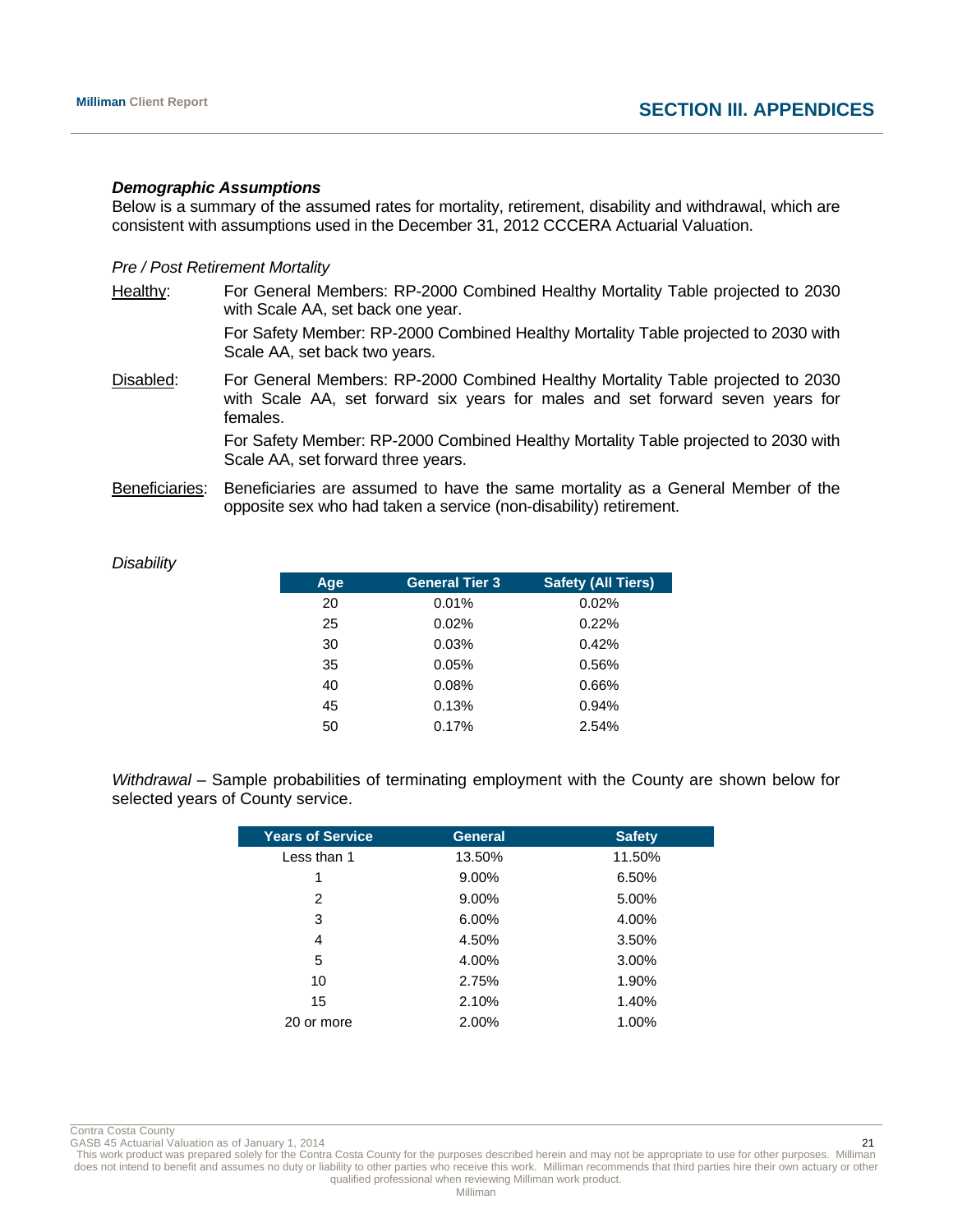| Age | <b>General</b><br><b>Tier 3</b> | <b>Safety</b><br><b>Tier A</b> | Age | <b>General</b><br><b>Tier 3</b> | <b>Safety</b><br><b>Tier A</b> |
|-----|---------------------------------|--------------------------------|-----|---------------------------------|--------------------------------|
| 45  | 0%                              | 2%                             | 60  | 15%                             | 40%                            |
| 46  | 0%                              | 2%                             | 61  | 20%                             | 40%                            |
| 47  | 0%                              | 7%                             | 62  | 27%                             | 40%                            |
| 48  | 0%                              | 7%                             | 63  | 27%                             | 40%                            |
| 49  | 0%                              | 20%                            | 64  | 30%                             | 40%                            |
| 50  | 4%                              | 25%                            | 65  | 40%                             | 100%                           |
| 51  | 3%                              | 25%                            | 66  | 40%                             | 100%                           |
| 52  | 3%                              | 25%                            | 67  | 40%                             | 100%                           |
| 53  | 5%                              | 25%                            | 68  | 40%                             | 100%                           |
| 54  | 5%                              | 25%                            | 69  | 40%                             | 100%                           |
| 55  | 10%                             | 30%                            | 70  | 40%                             | 100%                           |
| 56  | 10%                             | 25%                            | 72  | 40%                             | 100%                           |
| 57  | 10%                             | 25%                            | 73  | 40%                             | 100%                           |
| 58  | 12%                             | 35%                            | 74  | 40%                             | 100%                           |
| 59  | 12%                             | 35%                            | 75  | 100%                            | 100%                           |

*Retirement – For this valuation, we have applied the Tier 3 rates for all General employees and Tier A rates for all Safety employees since nearly all current employees are in these two pension tiers.* 

# *Coverage Election Assumptions*

*Retiree Coverage –* We have assumed 90% of new retirees will elect medical and dental coverage at retirement. For new retirees who were members of bargaining units listed in the table on page 12 and hired after the date indicated in the table (eligible retirees must pay entire cost of premium to maintain coverage), we have assumed 50% will elect medical and dental coverage at retirement.

*Spouse Coverage* – We have assumed 50% of new retirees electing coverage will elect spouse medical and dental coverage at retirement.

*Spouse Age* – Female spouses are assumed to be three years younger than male spouses.

*Dependent Coverage –* We have assumed 30% of retirees with no spouse coverage will elect coverage for a dependent child until age 65, and 50% of retirees with spouse coverage will elect coverage for a dependent child until age 65.

*Health Plan Election* – We have assumed that new retirees will remain enrolled in the same plan they were enrolled in as actives. For actives who waived coverage, we have assumed that they will elect Kaiser plan coverage.

Contra Costa County

GASB 45 Actuarial Valuation as of January 1, 2014 22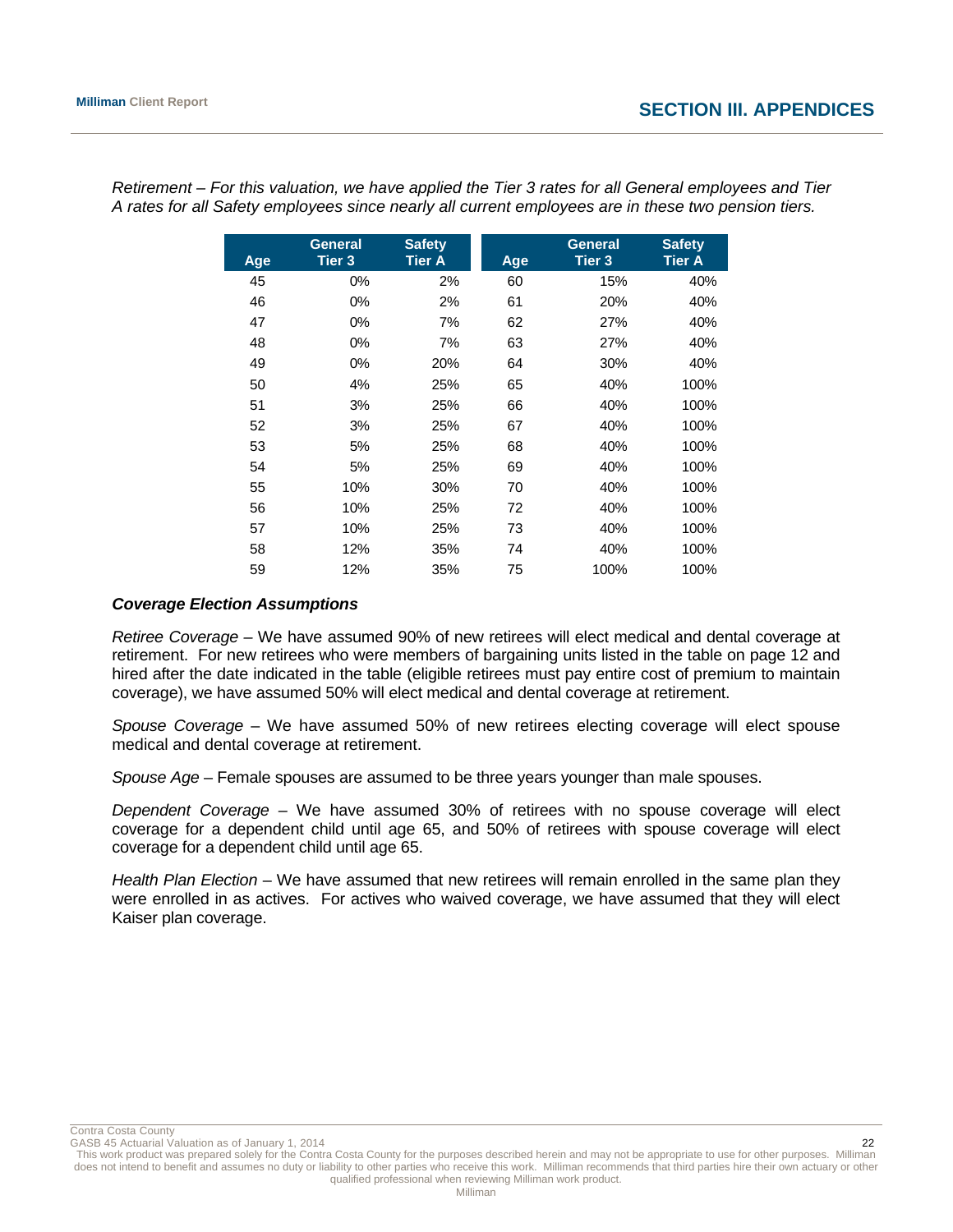# *Valuation of Retiree Premium Subsidy Due to Active Health Costs*

Currently, the County and California PERS (PEMHCA) health plans charge the same premiums for retirees who are not yet eligible for Medicare as for active employees. Therefore, the retiree premium rates are being subsidized by the inclusion of active lives in setting rates. (Premiums calculated only based on retiree health claims experience would have resulted in higher retiree premiums.) GASB 45 requires that the value of this subsidy be recognized as a liability in valuations of OPEB costs. To account for the fact that per member health costs vary depending on age (higher health costs at older ages), we calculated equivalent per member per month (PMPM) costs that vary by age based on the age distribution of covered members, and based on relative cost factors by age. The relative cost factors were developed from the Milliman Health Cost Guidelines<sup>TM</sup>. Based on the carrier premium rates and relative age cost factors assumptions, we developed age adjusted monthly PMPM health costs for 2014 to be used in valuing the implicit rate subsidy. The following tables show the age adjusted expected monthly claims cost for a male participant at age 64 for each health plan and relative age factors compared to a male age 64.

| <b>Plan</b>                     | <b>Monthly Age Adjusted Claims</b><br><b>Cost for Age 64 Male</b> | <b>Dependent Child Cost</b><br>Load |  |
|---------------------------------|-------------------------------------------------------------------|-------------------------------------|--|
| CCHP A                          | \$<br>1,164                                                       | \$<br>157                           |  |
| CCHP B                          | 1.431                                                             | 329                                 |  |
| Kaiser A                        | 1.384                                                             | 246                                 |  |
| Kaiser B                        | 1.278                                                             | 264                                 |  |
| Health Net HMO A                | 1,878                                                             | 394                                 |  |
| Health Net HMO B                | 1,621                                                             | 369                                 |  |
| Health Net PPO                  | 1,903                                                             | 316                                 |  |
| California PERS Plans (average) | 1,100                                                             | 219                                 |  |

| <b>Relative Claims Cost Factor Compared to Male age 64</b> |     |             |        |  |
|------------------------------------------------------------|-----|-------------|--------|--|
|                                                            | Age | <b>Male</b> | Female |  |
|                                                            | 50  | 0.458       | 0.572  |  |
|                                                            | 55  | 0.604       | 0.668  |  |
|                                                            | 60  | 0.786       | 0.789  |  |
|                                                            | 64  | 1.000       | 0.915  |  |

Since retirees eligible for Medicare (age 65 and beyond) are enrolled in Medicare supplemental plans, the premiums for retirees with Medicare are determined without regard to active employee claims experience and no such subsidy exists for this group for medical cost.

GASB 45 Actuarial Valuation as of January 1, 2014  $\overline{a}$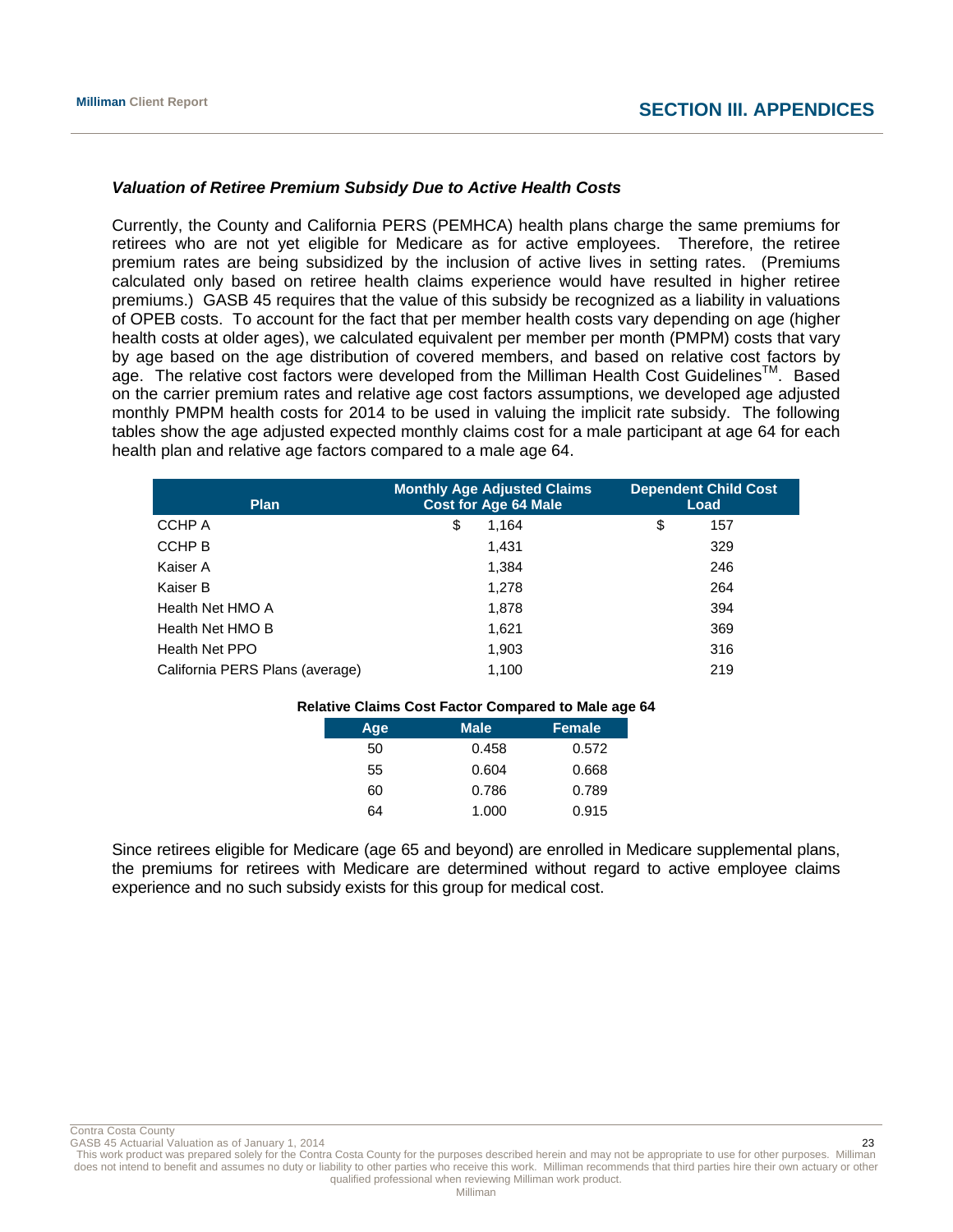# *Medical Cost Inflation Assumption*

We assumed future increases to the health costs and premiums are based on the "Getzen" model published by the Society of Actuaries for purposes of evaluating long term medical trend. Under the Patient Protection and Affordable Care Act of 2010, a Federal excise tax will apply for high cost health plans beginning in 2018. A margin to reflect the impact of the excise tax in future years is reflected in the assumed trend. The following table shows the assumed rate increases in future years for Medical premiums.

| <b>Calendar</b> | <b>County Plans*</b> | <b>Calendar</b> | <b>PEMHCA Plans</b> | <b>Calendar</b> | All Plans*     |
|-----------------|----------------------|-----------------|---------------------|-----------------|----------------|
| Year            | <b>Pre 65</b>        | Year            | <b>Pre 65</b>       | Year            | <b>Post 65</b> |
| 2014            | 6.50%                | 2014            | 7.00%               | 2014            | 7.25%          |
| 2015            | 5.25%                | 2015            | 5.75%               | 2015            | 6.00%          |
| 2016            | 5.75%                | 2016            | 6.25%               | 2016            | 6.50%          |
| 2017            | 6.50%                | $2017 - 2018$   | 6.75%               | $2017 - 2025$   | 6.00%          |
| $2018 - 2020$   | 5.75%                | 2019            | 7.00%               | $2026 - 2032$   | 5.75%          |
| $2021 - 2023$   | 6.50%                | $2020 - 2022$   | 7.25%               | 2033            | 6.00%          |
| $2024 - 2028$   | 6.25%                | $2023 - 2024$   | 7.00%               | 2034            | 6.75%          |
| 2029            | 6.50%                | $2025 - 2029$   | 6.75%               | 2035            | 6.50%          |
| $2030 - 2035$   | 6.25%                | $2030 - 2033$   | 6.50%               | $2036 - 2042$   | 6.25%          |
| 2036            | 6.00%                | $2034 - 2036$   | 6.25%               | $2043 - 2045$   | 6.00%          |
| $2037 - 2040$   | 5.75%                | $2037 - 2038$   | 6.00%               | $2046 - 2051$   | 5.75%          |
| $2041 - 2048$   | 5.50%                | $2039 - 2043$   | 5.75%               | $2052 - 2059$   | 5.50%          |
| $2049 - 2063$   | 5.25%                | $2044 - 2050$   | 5.50%               | $2060 - 2070$   | 5.25%          |
| $2064 - 2074$   | 5.00%                | $2051 - 2061$   | 5.25%               | $2071 - 2076$   | 5.00%          |
| $2075 - 2079$   | 4.75%                | $2062 - 2074$   | 5.00%               | $2077 - 2081$   | 4.75%          |
| $2080 +$        | 4.50%                | $2075 - 2079$   | 4.75%               | $2082 +$        | 4.50%          |
|                 |                      | $2080 +$        | 4.50%               |                 |                |

\* *For Contra Costa Health Plan A and B, actual increase from calendar year 2014 to 2015 was used.* 

**Dental Cost** We assumed Dental costs will increase 4.0% annually.

Contra Costa County<br>GASB 45 Actuarial Valuation as of January 1, 2014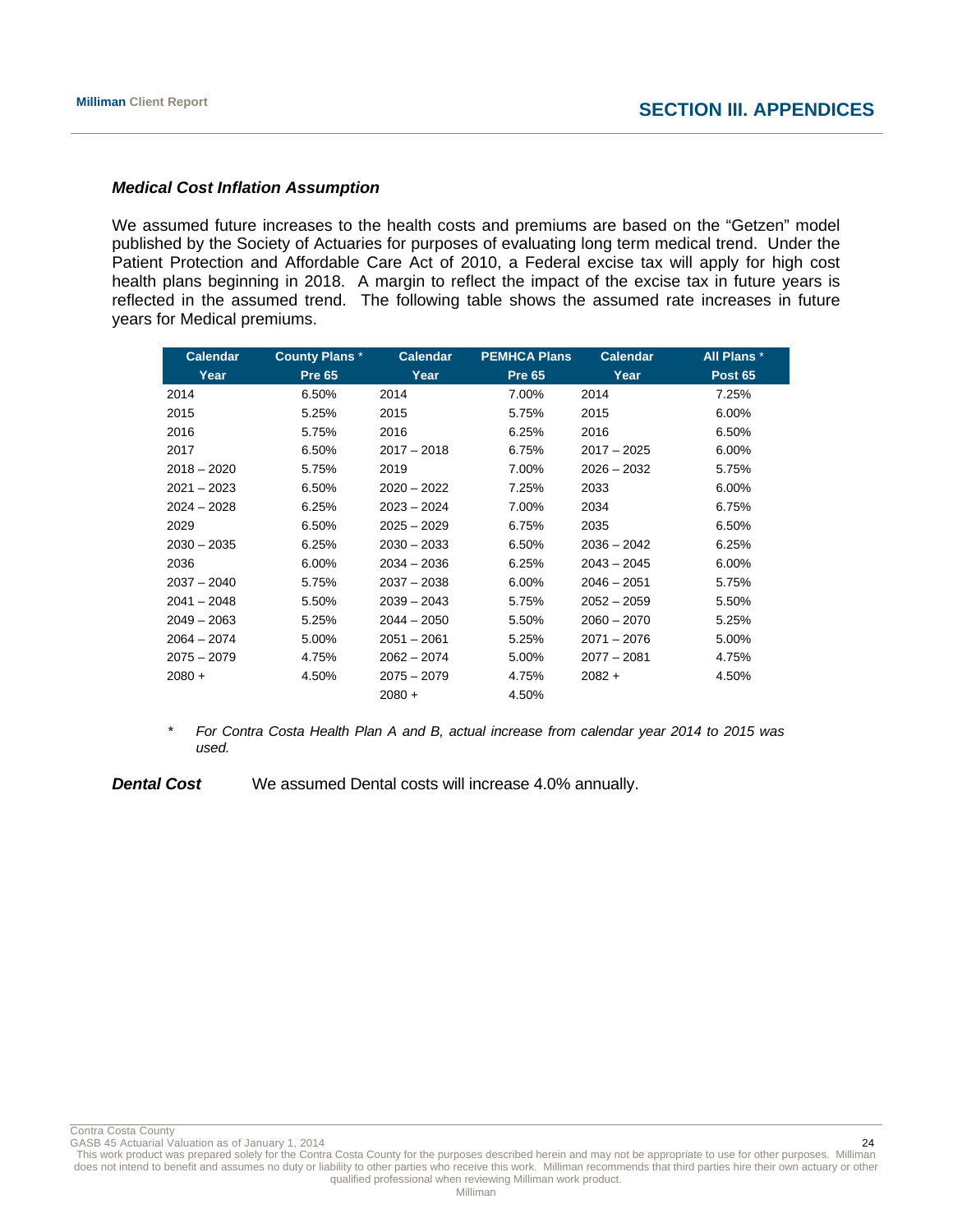# **Appendix C. Changes in Actuarial Cost Method and Assumptions**

The following is a list of assumption and method changes from the prior actuarial valuation. The Board adopted the recommended changes at its March 2014 Board meeting.

# *Actuarial Cost Method*

The actuarial cost method used for determining the benefit obligations was changed from the Entry Age Normal cost method to the Projected Unit Credit cost method. The Entry Age Normal cost method is typically used to value pension benefits related to salary. Since health benefits are not based on salary, the Projected Unit Credit cost method is commonly used for OPEB valuations as it allocates the present value of future benefits based on an employee's expected service with the County at retirement. The Actuarial Accrued Liability (AAL) is equal to the present value of future benefits prorated by service to the valuation date over service at the expected retirement age. The Normal Cost is equal to the portion of the present value of future benefits attributed to one year of service. This equals the present value of benefits divided by the expected years of service at retirement.

# *Demographic Assumptions*

The demographic assumptions used in the prior actuarial valuation were consistent with those used in the December 31, 2008 CCCERA actuarial valuation. CCCERA has since updated its demographic assumptions based on more recent experience. The demographic assumptions for this OPEB valuation be updated to were consistent with the assumptions used in the December 31, 2012 CCCERA actuarial valuation.

# *Coverage Election Assumptions*

In the prior valuation, an assumption of marital status was included; however, assumed coverage elections for spouses and dependent children were not specified. Please see Appendix B for all assumed coverage elections, which are based on recent County experience.

# *Health Cost Inflation Assumption*

The medical cost inflation trend used in the prior actuarial valuation was applied to both non-Medicare and Medicare premiums. We developed the medical cost trend based on the "Getzen" model published by the Society of Actuaries for purposes of evaluating long term medical trend. Under the Patient Protection and Affordable Care Act of 2010, a Federal excise tax will apply for high cost health plans beginning in 2018. A margin to reflect the impact of the excise tax in future years is reflected in the assumed trend, which differs for non-Medicare and Medicare health costs. We have assumed dental premiums will increase 4% per year.

Contra Costa County

GASB 45 Actuarial Valuation as of January 1, 2014  $\sim$  25